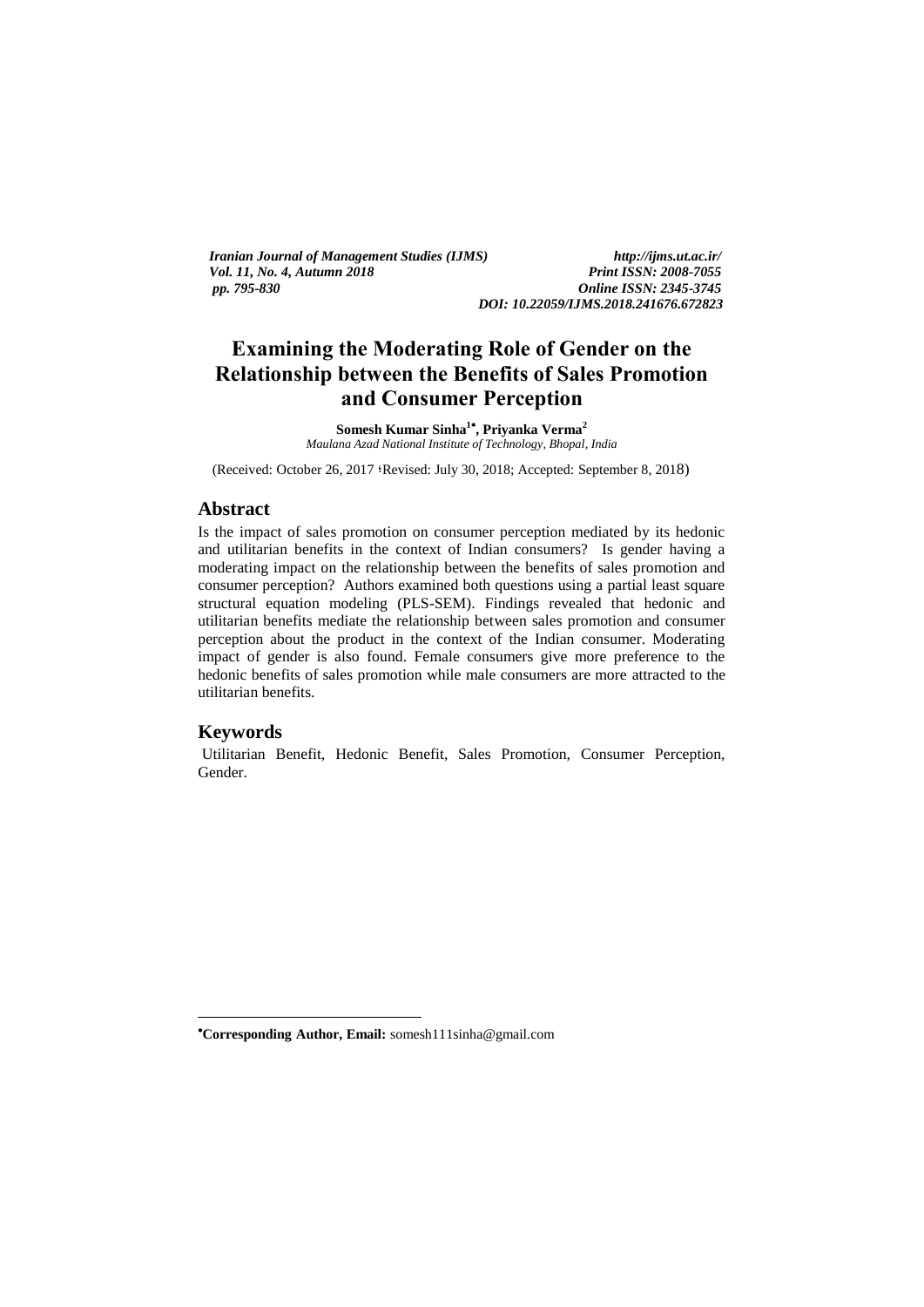# **Introduction**

Sales promotion activities are successful in modern marketing practices because they attract the potential consumer and motivate them towards purchasing the product. Sales promotion is a useful tool to accomplish the sales objectives of manufacturers and retailers (Alvarez & Casielles, 2005). With the growing importance of sales promotion, marketers and researchers are trying to explore the multifaceted nature of sales promotion (Alvarez & Casielles, 2005; Buil, Chernatony, & Martinez, 2013; Gilbert & Jackaria, 2002; Palazón-Vidal & Delgado-Ballester, 2005). Although understanding the comprehensive nature of sales promotion requires multidisciplinary studies, the psychological aspect carries more importance. Consumers derive a positive perception of sales promotion activities because it provides additional benefits like incentives and gifts (Shimp, 2010). These benefits are categorized as hedonic and utilitarian benefits (Chandon, Wansink, & Laurent, 2000). The benefits of sales promotion which are related to the functional and primary motive of product purchase are utilitarian benefits (e.g. monetary savings and quality up gradation); while benefits which are related to the emotional and multi-sensory facet of product purchase are hedonic benefits (e.g. value expression and entertainment). Although sales promotion allures consumers by offering additional benefits, the success of sales promotion plans largely depends on consumer perception about the overall product. Here consumer perception means a consumer's assessment of the product price, quality and perceived value. A sales promotion plan will not get successful unless it has the ability to make a positive perception among consumers.

The relation between sales promotion and consumer perception can be explored in a constructive way by incorporating the role of hedonic and utilitarian benefits in the context. Thus, there is a need to study the role of hedonic and utilitarian benefits of sales promotion in the process of the development of the positive perception about the product among consumers. Although, earlier research supports the positive association between sales promotion and consumer perception ((Darke & Chung, 2005; Krishna, Imran S, & Shoemaker, 1991; B. Lowe & Barnes, 2012; Ben Lowe, 2010; Pacheco & Rahman, 2014) the role of hedonic and utilitarian benefits of sales promotion in this relation is less understood. Consequently, this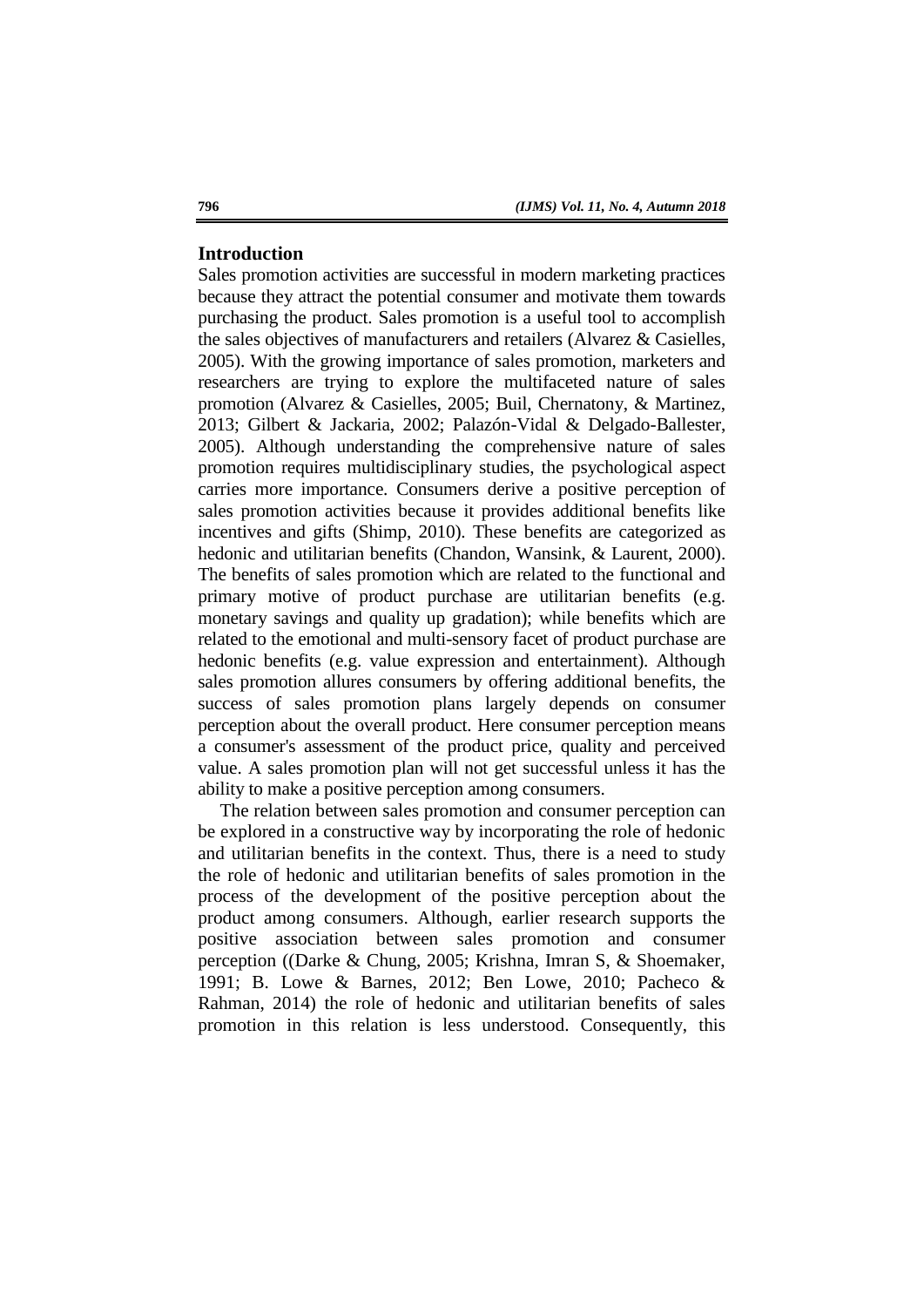research tried to establish the importance of hedonic and utilitarian benefits of sales promotion by studying its impact on consumer perception. The study of Chandon et al. (2000) has introduced the hedonic and utilitarian benefits of the sales promotion using a sample of graduate students and staff at a French university. The high rate of sales promotion usage in the Indian FMCG sector demands a more precise understanding of sales promotion and their hedonic and utilitarian benefits in the Indian context. Hence, this research replicates the study of Chandon et al. (2000) in the Indian context by studying the mediating influence of hedonic and utilitarian benefits of sales promotion on the link between sales promotion and consumer perception of the product. This article also tries to extend the research of Chandon et al. (2000) by examining the moderating influence of gender on the relationship between the benefits (hedonic and utilitarian) of sales promotion and consumer perception.

This research paper has two objectives. The first objective of this study was to examine the potential mediating role of hedonic and utilitarian benefits of sales promotion on the link between sales promotion and consumer perception of the product. The second objective of this study was to examine the moderating role of gender on the relationship between sales promotion's benefits (hedonic and utilitarian) and consumer perception of the product. This study is done by considering the importance of sales promotion in the context of Indian fast-moving consumer goods industry. Understanding the mediating role of hedonic and utilitarian benefits of sales promotion will be useful in understanding the mechanism behind the impact of sales promotion on consumer perception. The research findings can establish the importance of hedonic and utilitarian benefits of sales promotion. Further understanding the moderating influence of gender on the relationship between sales promotion and consumer perception may provide useful information for the development of a gender-specific sales promotion plan. Overall this study will help to establish the importance of the benefits of sales promotion and to provide guidance for the development of an effective sale promotion plan considering the difference of the buying behavior of the male and female consumer.

The rest of the paper is organized as follows. First, we review the studies related to sales promotion and consumer perception. In the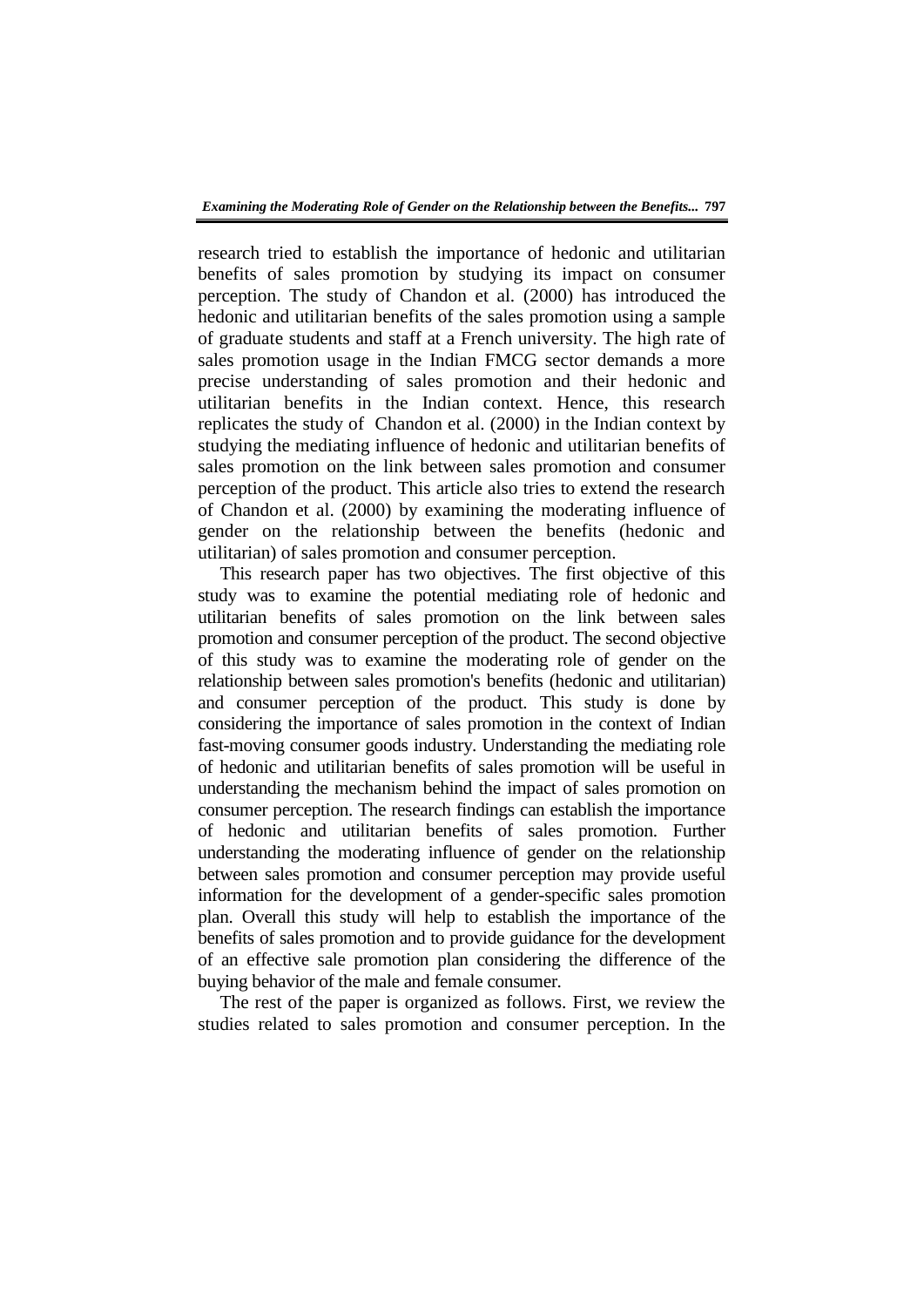subsequent segment, we describe the research method. In the next segment results and discussions are presented, which were followed by the conclusion section.

# **Literature Review**

# **Sales Promotion and Consumer Perception**

In this study, consumer perception means the consumers' evaluation of the price, quality and perceived value of a product. A consumer's evaluation of the price, quality and value of a product includes the product attributes as well as promotion offer available with the product. Getting sales promotion offer with the products makes changes in the consumer's evaluation process. Consumer perceives sale promotion as an addition to the value of the product or reduction in the price. Consumer perception is complex to understand as it is a psychological process in the consumer's mind. There are numerous aspects which can impact a consumer's evaluation of the product. In this study, we adopted the measures taken by Zeithaml (1988). Zeithaml (1988) studied consumer perception in three important dimensions, i.e. perceived price, perceived quality and perceived value. Consumers perceive values based on the utility provided by the attributes of the product in accordance with the price sacrificed (Sanchez-Fernandez & Iniesta-Bonillo, 2006). The availability of a promotional offer with a product may influence the consumer perception about the price, (Lichtenstein, Burton, & Netemeyer, 1997; Martínez & Montaner, 2006; Ramaswamy, Srinivasan, & Srini, 1998), quality, (Blattberg & Neslin, 1989; Grewal, Krishnan, Baker, & Borin, 1998; Reid, Thompson, Mavondo, & Brunsø, 2015) and value (Grewal et al., 1998; Lichtenstein et al., 1997; Manzur, Olavarrieta, Hidalgo, Farías, & Uribe, 2011; Ramaswamy et al., 1998; Wakefield & Barnes, 1996). The availability of sales promotion offer helps develop a positive perception by making an addition to the value of a product. Sales promotion tools are categorized into monetary and nonmonetary types; they may have a difference in their impact. The impact of monetary and non-monetary sales promotion on the consumer perception is discussed further.

According to Pride and Ferrell (2009), sales promotion acts as a direct inducement that offers added-value to the product. Sales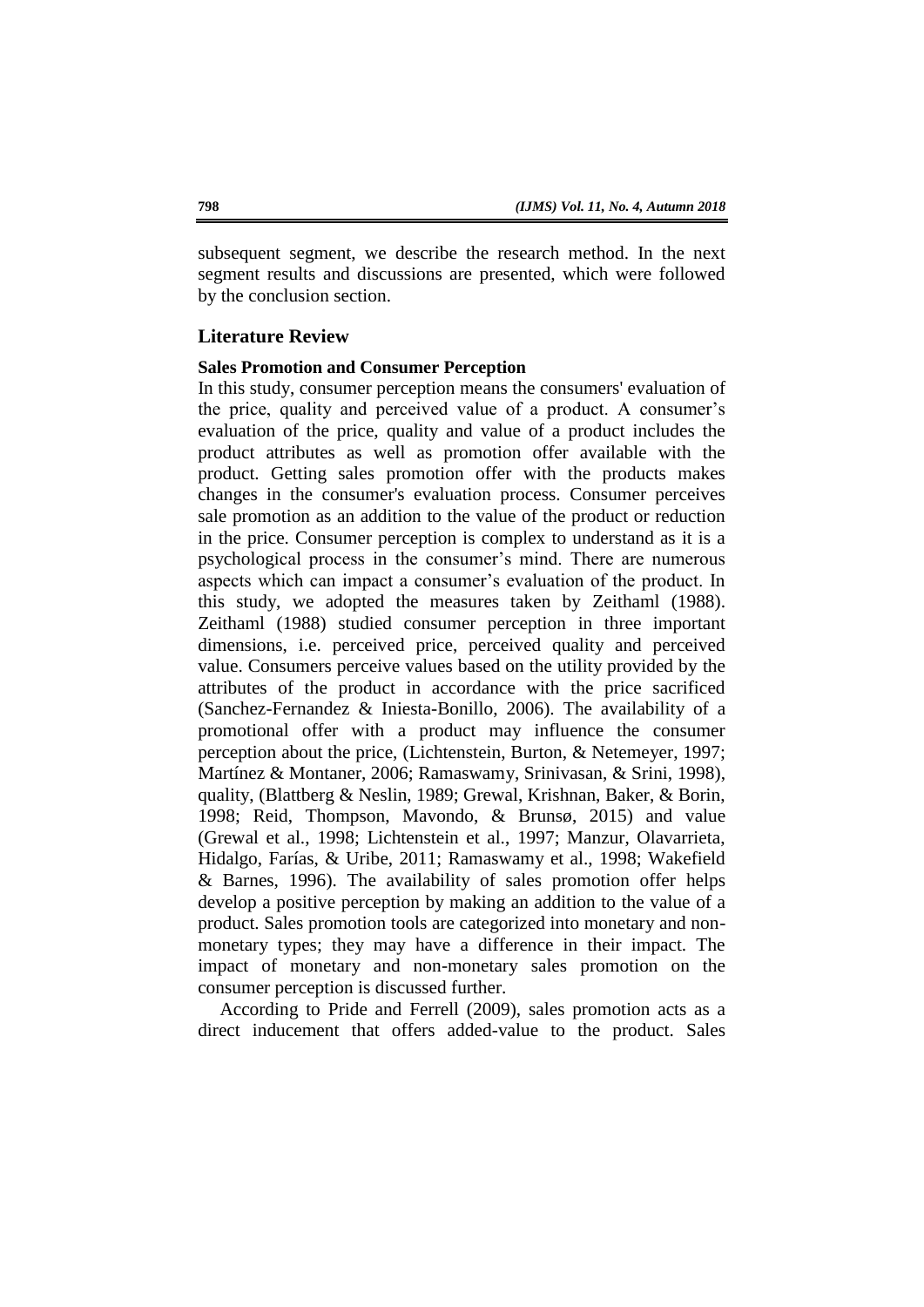promotions are mainly categorized as the monetary and non-monetary sales promotion. Monetary promotions, or price promotions, are the actions which allow the consumer to purchase a product at a lower price. Thereby, they attract the consumer by offering the opportunity for price savings. Monetary sales promotions are framed as a reduction in loss (Diamond & Campbell, 1989). Monetary sales promotions are found profitable because of stockpiling effect on the marketers' point of view (Teunter & Teunter, 2004). Kwok and Uncles (2005) have proven the effectiveness of monetary promotions across all product types. The impact of monetary sales promotion on consumer perception is studied by researchers and found a positive association (Akaichi, et al., 2015; Foubert & Gijsbrechts, 2007; Gilbert & Jackaria, 2002; Harris & Blair, 2012; Heeler, Nguyen, & Buff, 2007; Lee & Tsai, 2014). In a similar way, it can be said that the monetary sales promotion has a significant and positive influence on the consumer perception.

Other kinds of sales promotion offer non-monetary benefits like providing gifts, bonuses, chances of winning contests, sweepstake, etc. for purchasing a product. Many researchers recommended this type of sales promotion because it does not have any harmful effect on the product's brand value. In fact, it is found helpful in enhancing the brand value (Buil et al., 2013; Mela et al., 1997). Non-monetary sales promotions are known as the enhancement in gains (Diamond & Campbell, 1989). Non-monetary promotions are better in obtaining consumers' favorable brand attitude (Yi & Yoo, 2011). Over the past few years, researchers have paid considerable attention to studying the non-monetary sales promotion and establishing the fact that nonmonetary sales promotions are effective in developing a positive perception about product (Buil et al., 2013; B. Lowe & Barnes, 2012; Shih-Fen S Chen, Monroe, & Lou, 1998; Yi & Yoo, 2011)

## **Hedonic and Utilitarian Benefit as a Potential Mediating Variable**

Although theory and empirical evidence suggest a positive relationship between sales promotions and the consumer's perception about the product in a variety of studies (e.g. Pacheco (Darke & Chung, 2005; Krishna et al., 1991; B. Lowe & Barnes, 2012; Ben Lowe, 2010; Pacheco & Rahman, 2014) little work has examined the mechanisms and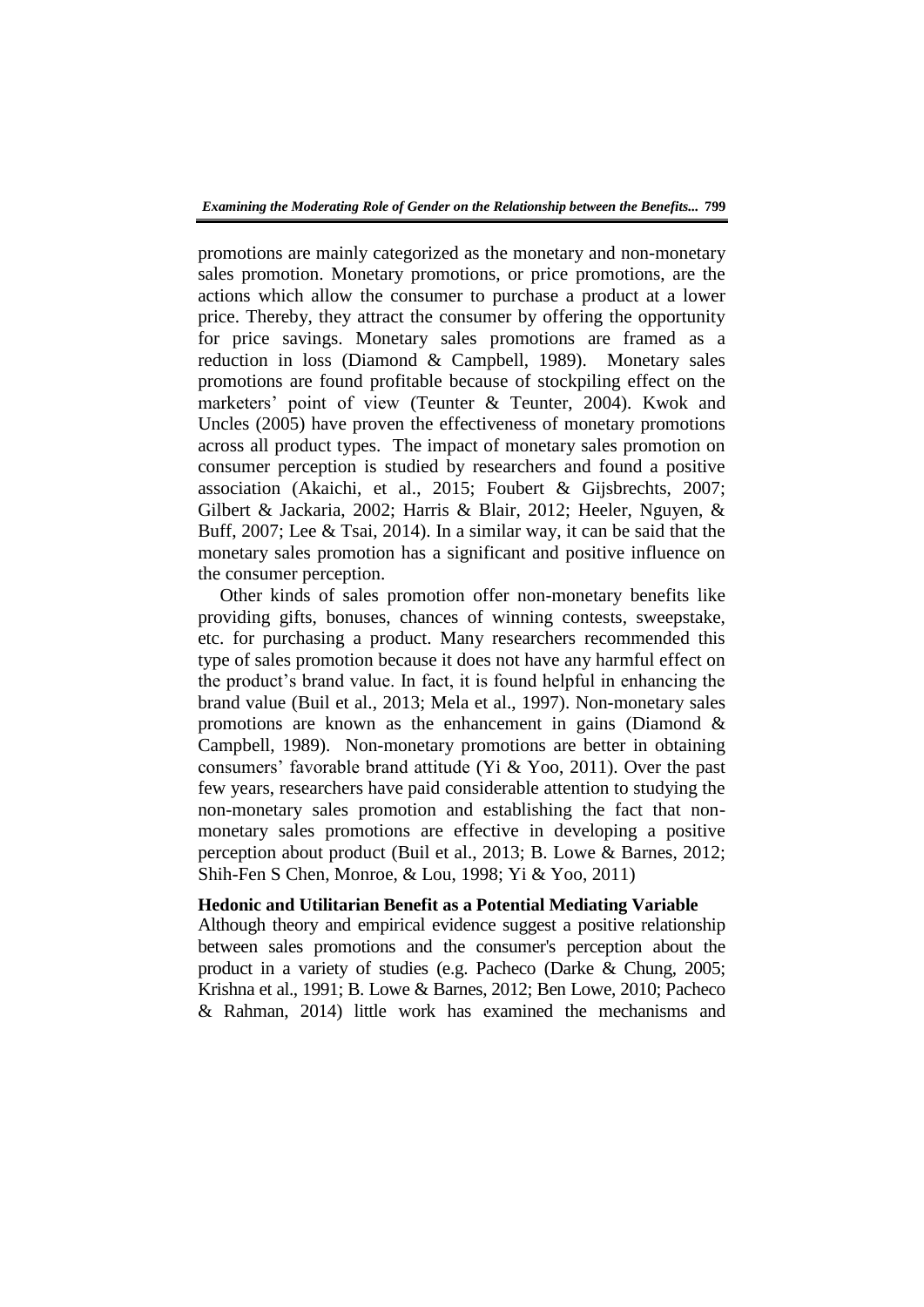processes by which sales promotion programs exert their influence on consumer's perception about the product available with a promotional offer. The present study conjectured that hedonic and utilitarian benefits may be a key mechanism in the explanation of the link between sales promotion and consumer perception about the product.

Hedonic and utilitarian benefits of sales promotion are the advantages of purchasing an offered product. In this cases, consumers respond to sales promotion to avail these benefits (Shimp, 2010). Those benefits which are related to the functional aspect of the sales promotion and the ability to satisfy the primary motive of purchasing an offered product are utilitarian benefits, while benefits which are related to emotional and multi-sensory aspect are hedonic benefits of sales promotion (Chandon *et al.*, 2000). Sales promotions (i.e. monetary and non-monetary) are effective tools to influence consumer perception in a positive direction by offering utilitarian benefits like price saving, quality upgradation, convenience, beneficial deal and hedonic benefits like value expression, entertainment and exploration (Batra & Ahtola, 1990; Chandon et al., 2000; Holbrook, M.B., & Hirschman, 1982).

The study of Chandon *et al*. (2000) was based on a sample of graduate students and staff at a French university selected through convenience sampling. Considering the frequent use of the sales promotion in the Indian FMCG sector, this study tries to explore the role of hedonic and utilitarian benefits of the sales promotions in Indian FMCG sector. The two ways of thinking (rational and emotional) are two routes (utilitarian and hedonic) through which the sales promotion affects the consumer's perception. The study of the impact of sales promotion on the consumer's perception cannot be completed without considering the mediating role of hedonic and utilitarian benefits of sales promotion. That's why it is necessary to evaluate the mediating role of hedonic and utilitarian benefits on the relation between sales promotion and consumer perception. Furthermore, hedonic and utilitarian benefits have been established to be a significant predictor of the consumer perception about the product (Ivanova, 2012; Palazon & Delgado-Ballester, 2013; Reid et al., 2015). Accordingly, it is expected that hedonic and utilitarian benefits might mediate the relationship between the sales promotion and the consumer perception about the product.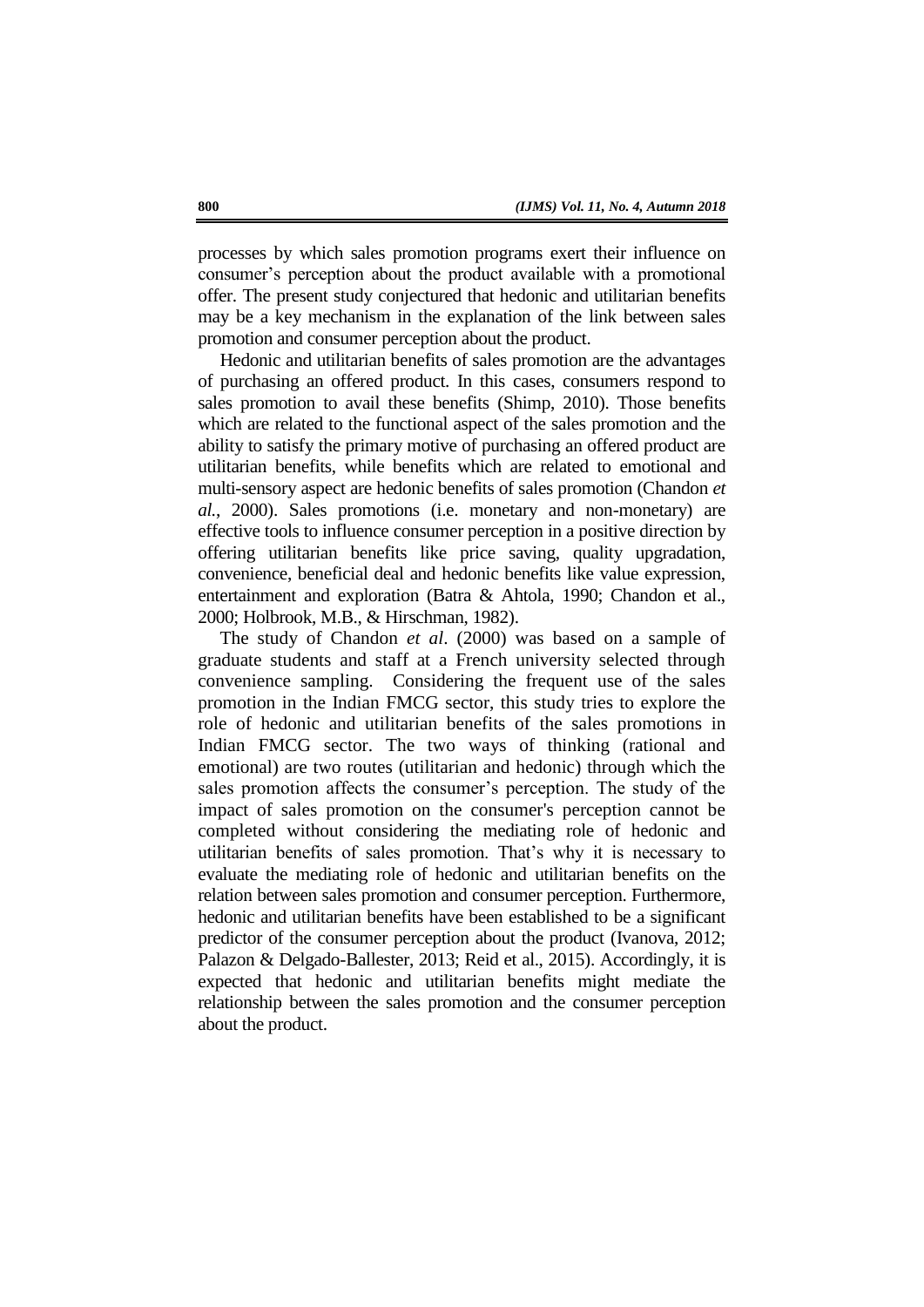

**Fig. 1. The Conceptual Framework of the Study** 

**Note: Bold lines show indirect relationships and dotted lines show direct relationships** 

## **The Moderating Effect of Gender**

For the marketers, it has always been an important task to understand the gender-based dichotomy of society (Okazaki, Navarro, & López-Nicolas, 2011; Prakash & Flores, 1985). In a society, it is expected to acquire gender-specific skills and personality attributes (Barry, Bacon, & Child, 1957). There are social pressures which guide and nurture the gender-specific qualities according to culture (Barry *et al.,* 1957). Previous researchers have found that woman are more ethical, sensitive (Bailey, 2005), and emotionally expressive (Kring & Gordon, 1998) compared to men, while men are found to be more assertive, have high self-esteem (Feingold, 1994), are task-oriented (Minton & Schneider,1980) and have instrumental behavior (Sargent, 1981). The moderating impact of gender is found in consumer style inventory in Indian context (Khare, 2012), the perception of credibility regarding non-fulfillment of promotion deal (Bailey, 2005), Christmas gift shopping pattern (Fischer & Arnold, 1990), and e-commerce (Rodgers & Harris, 2003; Yang & Lester, 2005). The gender-specific difference in decision-making style and buying behavior has been reported (Mitchell & Walsh, 2001; Yang & Lester, 2005).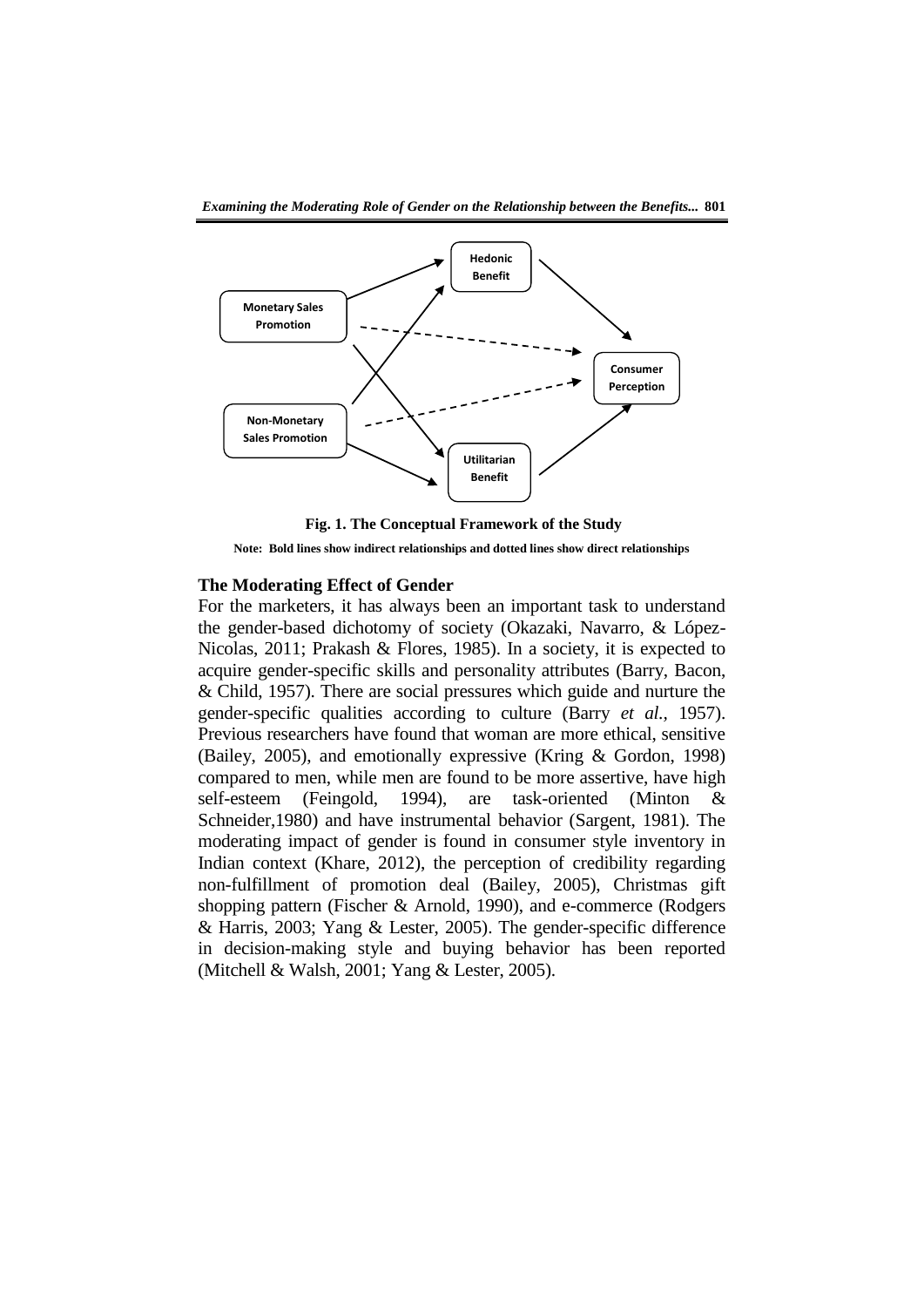

**Fig. 2. The Moderating Effect of Gender**

The development of an effective sales promotion requires delivering it according to the psychology of the target market segment. The significant difference is evident in the buying behavior of Indian consumers based on gender. The gender-specific difference is also observed to respond to different sales promotion techniques (Gamliel & Herstein, 2011). Carpenter & Moore (2008) have studied the gender-based difference in perceiving the fun associated with nonmonetary sales promotion and found that females perceive more fun. Likewise, Tifferet and Herstein (2012) found that women are more associated with higher levels of hedonic consumption. Several studies have proved the differentiating role of gender in the different contexts. There is a scarcity of studies that explore the impact of genders on the monetary and non-monetary sales promotions and their hedonic and utilitarian benefits. A little is written about the moderating impact of gender on the hedonic and utilitarian benefits of the sales promotion and their impact on consumer perception. Based on the review of literature, it is expected for gender to have a significant moderating effect on the hedonic and utilitarian benefits of the sales promotion.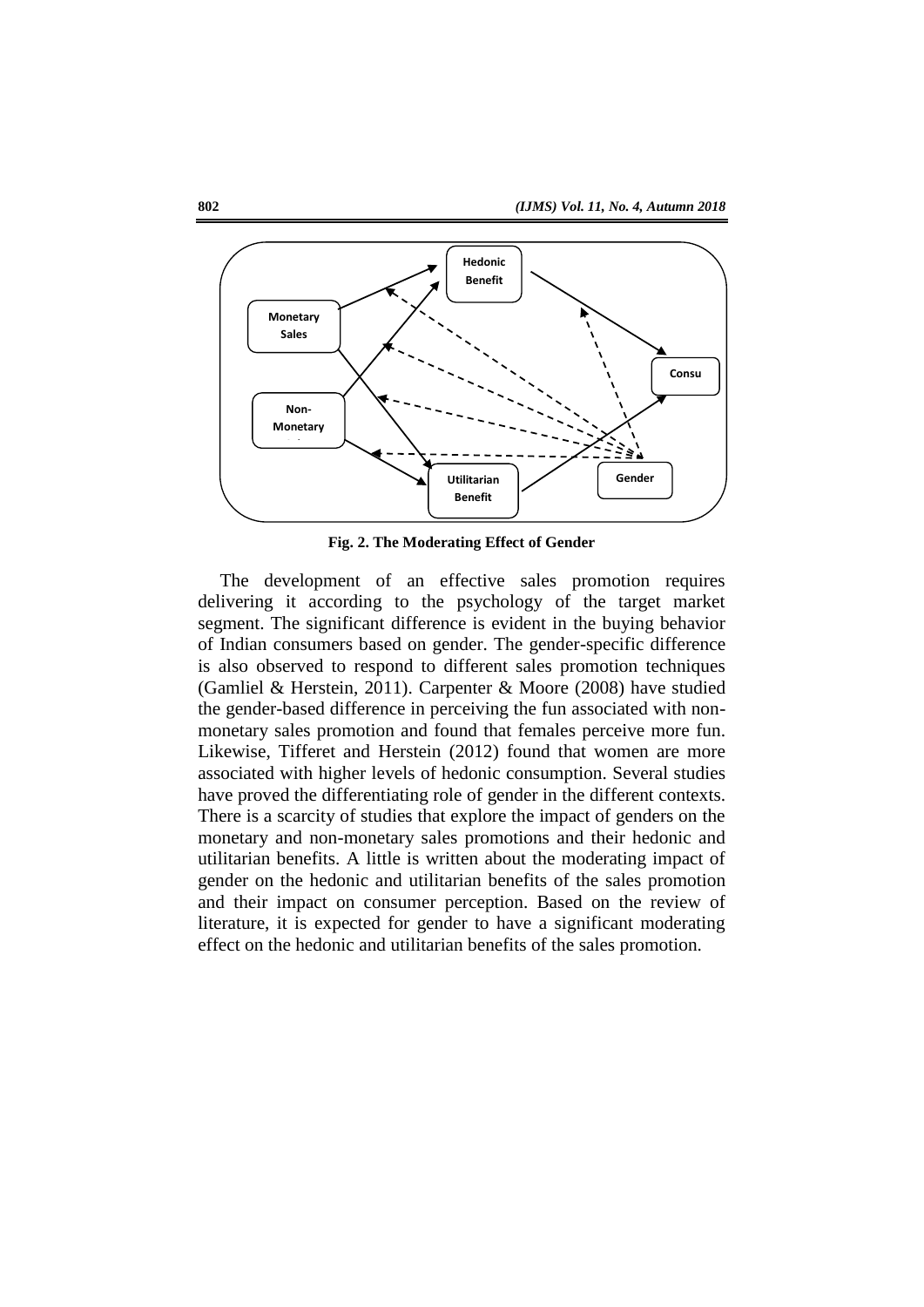# **Research Methodology**

# **Measures**

The survey instrument consists of questions about the five proposed constructs; monetary sales promotion, non-monetary sales promotion, utilitarian benefit, hedonic benefit, and consumer perception in the context of fast moving consumer goods in India. The survey instrument was developed based on the review of the relevant literature. The constructs, measurement items, and their sources are presented in Appendix A. The participants' responses are elicited based on a five-point Likert scale ranging from 1 (strongly disagree) to 5 (strongly agree).

# **Data Collection**

To study the mediation effect of hedonic and utilitarian benefits on the link between sales promotion and consumer perception in the context of fast moving consumer goods in India quota sampling technique is applied to collect data from four different districts (i.e. Gwalior, Jabalpur, Bhopal, and Ujjain) of Madhya Pradesh province in India. A total of 400 questionnaires were collected through a field survey from February to April 2016. Detailed sample characteristics are shown in Table 1.

| Category                  | <b>Frequency</b> | Percentage $(\% )$ |  |  |  |  |  |  |  |
|---------------------------|------------------|--------------------|--|--|--|--|--|--|--|
| <b>Gender</b>             |                  |                    |  |  |  |  |  |  |  |
| Male                      | 209              | 52.3               |  |  |  |  |  |  |  |
| Female                    | 191              | 47.8               |  |  |  |  |  |  |  |
|                           | Age              |                    |  |  |  |  |  |  |  |
| $15 - 30$                 | 258              | 64.5               |  |  |  |  |  |  |  |
| $31 - 50$                 | 119              | 29.8               |  |  |  |  |  |  |  |
| $50 +$                    | 23               | 05.8               |  |  |  |  |  |  |  |
| <b>Education</b>          |                  |                    |  |  |  |  |  |  |  |
| Undergraduate             | 120              | 30.0               |  |  |  |  |  |  |  |
| Graduate                  | 193              | 48.3               |  |  |  |  |  |  |  |
| Post-graduate and more    | 87               | 21.8               |  |  |  |  |  |  |  |
| Occupation                |                  |                    |  |  |  |  |  |  |  |
| Service                   | 121              | 30.3               |  |  |  |  |  |  |  |
| <b>Businessman</b>        | 129              | 32.3               |  |  |  |  |  |  |  |
| Student                   | 150              | 37.5               |  |  |  |  |  |  |  |
| <b>Annual Income(INR)</b> |                  |                    |  |  |  |  |  |  |  |
| <b>Below 200000</b>       | 233              | 58.3               |  |  |  |  |  |  |  |
| 200001-400000             | 136              | 34.0               |  |  |  |  |  |  |  |
| Above 400000              | 31               | 07.8               |  |  |  |  |  |  |  |

**Table 1. Demographic Description**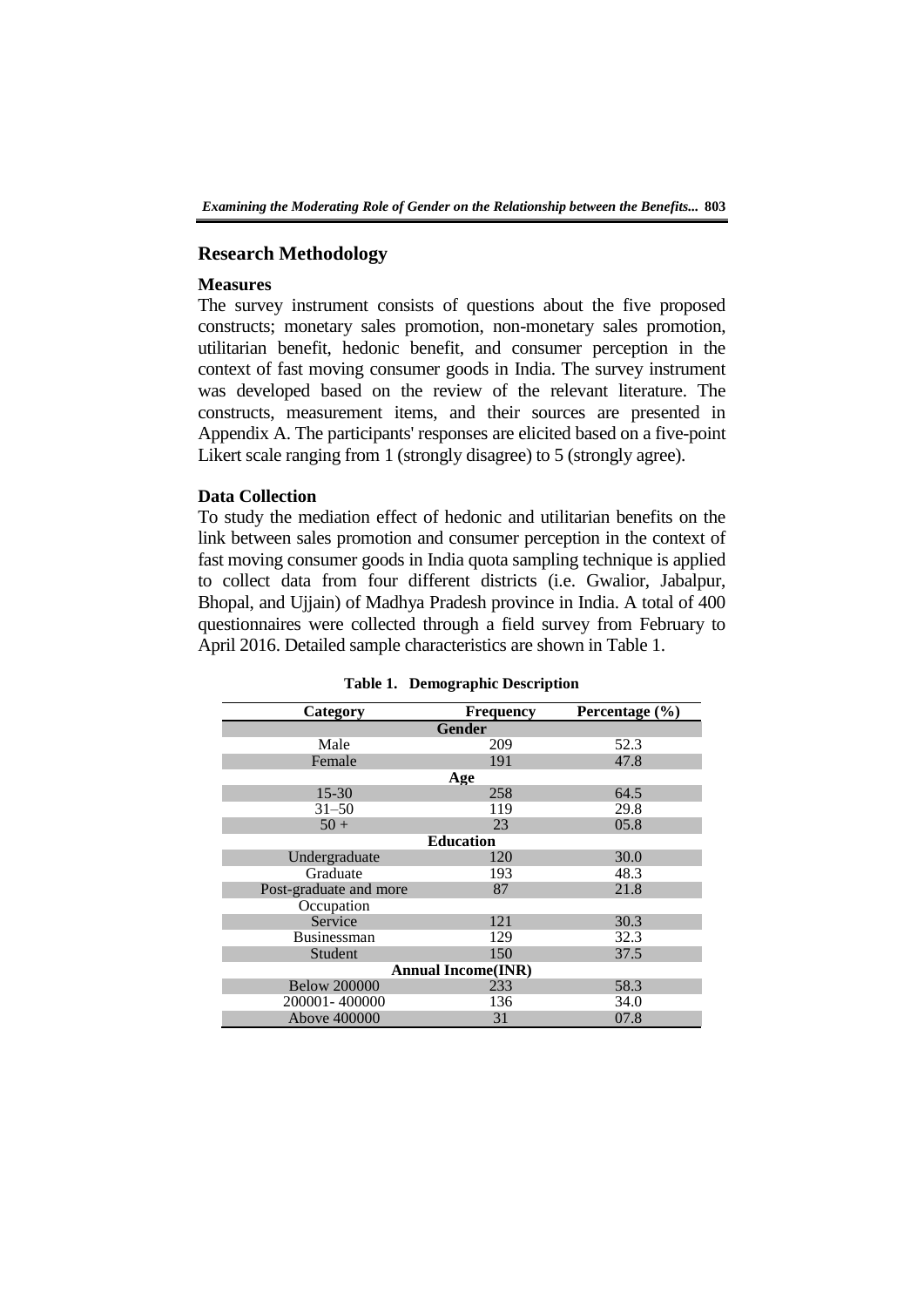# **Analytical Approach**

The structural equation models can be estimated by either covariancebased approaches (Byrne, 2013) or variance-based approaches (Henseler, Ringle, & Sinkovices, 2009). In this study, variance-based approach (PLS-SEM) was chosen because of its ability to provide statistically reliable estimates of indirect effects in mediation models based on bootstrapping techniques (Baron & Kenny, 1986; Hair, Hult, Ringle, & Sarstedt, 2013; Kristopher J. Preacher & Hayes, 2008). This research is prediction-oriented, aimed at explaining the effect of sales promotion and its benefits for the consumer perception about the product. More specifically, PLS-SEM approach is considered appropriate.

The moderating effects of the gender on the relationship between monetary sales promotion, non-monetary sales promotion, hedonic benefit, utilitarian benefit and consumer perception were tested by PLS multi-group analysis, also called PLS–MGA. PLS-MGA serves to examine whether gender condition the structural relationships (Henseler et al., 2009; Sarstedt, Henseler, & Ringle, 2011) in this study. This method allows making comparisons between predefined data groups in each step of the framework. SmartPLS 3 (Ringle, Wende, & Becker, 2015) was chosen as the tool of analysis, on the basis of its ability to provide statistically reliable estimates and fulfill the needs of this study.

# **Results**

#### **Analysis of Mediation Effect**

To attain the first objective of this research, authors examined the possible mediating influence of hedonic and utilitarian benefits of sales promotion on the relationship between sales promotion and consumer perception using a partial least square structural equation modeling (PLS-SEM). The detail about mediation analysis is discussed in subsections.

# **Measurement Model**

In order to test the reliability and validity of measures, individual item reliability, internal consistency reliability, convergent validity, and discriminant validity were evaluated ( Hair et al., 2013; Hair, Sarstedt, Ringle, & Mena, 2012; Henseler et al., 2009) as presented in Table 2a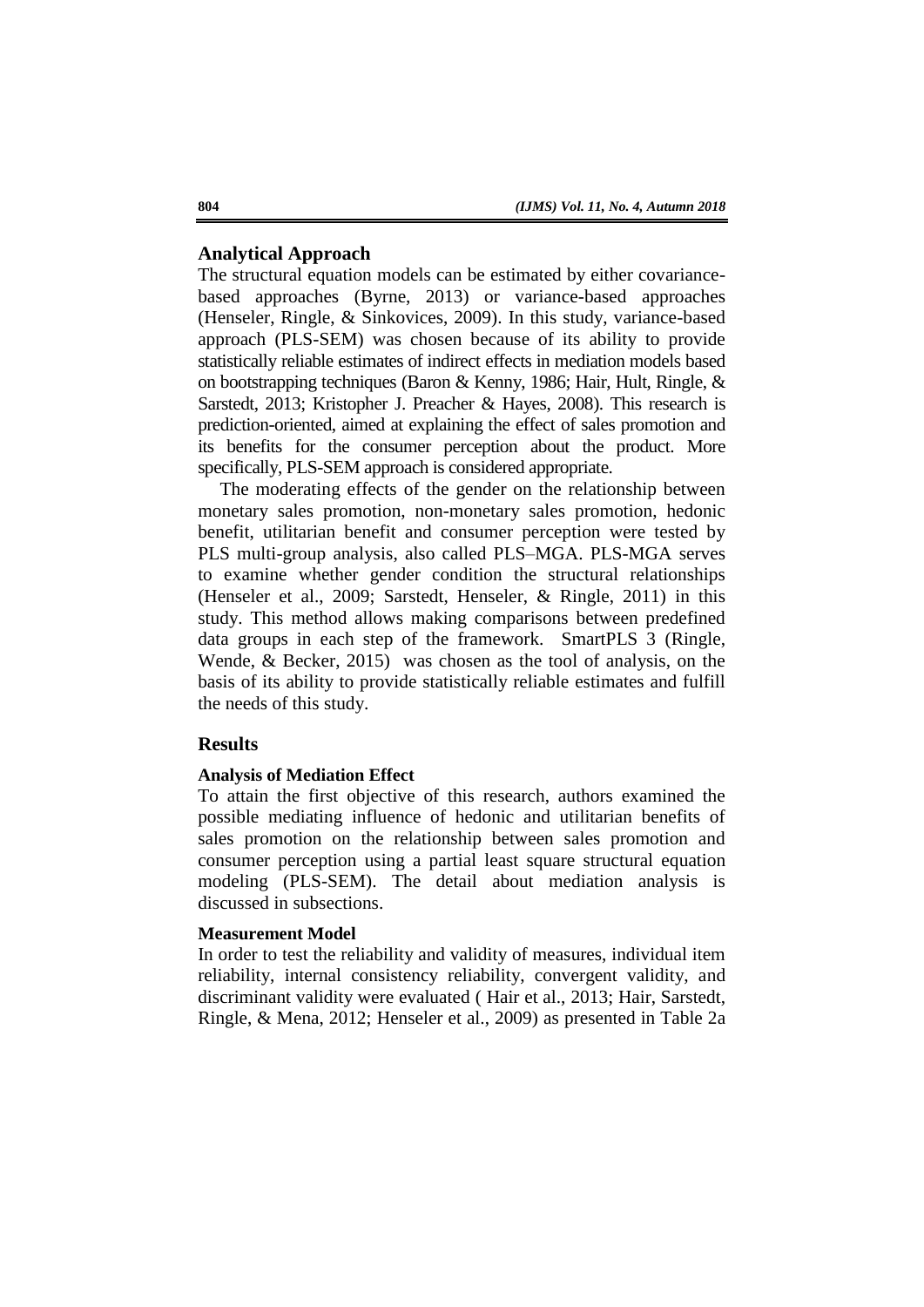and 2b. First, individual item reliabilities were evaluated by examining the outer loadings of each construct's measure (Hulland, 1999). We conducted confirmatory factor analysis (CFA) to address the issue of convergent and discriminant validity for the proposed model (Anderson & Gerbing, 1988). The measurement items of ‗monetary sales promotion' had standardized loadings in the range of  $(0.907)$  to  $(0.910)$ . Measurement items of 'non-monetary sales promotion' had standardized loadings in the range of (0.924) to (0.922). Measurement items of ‗hedonic benefit' had standardized loadings in the range of 0.796 to 0.829. Measurement items of ‗utilitarian benefit' had standardized loadings in the range of 0.810 to 0.856. The measurement items of consumer perception had standardized loadings in the range of 0.810 to 0.862. The standardized loadings of all items surpass the threshold limit of 0.5, hence showing sufficient individual item reliabilities.

Second, the internal consistency was examined by means of composite reliability coefficients ( Hair, Ringle, & Sarstedt, 2013). It is generally recommended that the composite reliability coefficient for each latent construct should exceed 0.70 (Bagozzi & Yi, 1988). As shown in Table 2a, the composite reliability coefficients, which range from 0.830 to 0.906, demonstrate adequate internal consistency reliability, as each was above 0.70 as recommended by Bagozzi and Yi (1988). Third, to ascertain the convergent validity, the average variance extracted (AVE) for each latent construct was examined. Normally, the AVE for each latent construct should exceed 0.50 (Bagozzi & Yi, 1988; Hair et al., 2013). As shown in Table 2a, the AVE for each latent construct has surpassed the threshold value of 0.50, hence signifying the satisfactory convergent validity. Finally, the Fornell-Larcker's criterion was utilized to establish the discriminant validity of measures as shown in Table 2b. According to Fornell & Larcker (1981), discriminant validity is established only if the square root of the AVE for each latent construct exceeds its correlation with any other construct. In Table 2b, the correlations among the latent constructs were compared with the square root of the AVEs (values in bold). Table 2b suggests that adequate discriminant validity as the square root of the AVE for each latent construct is higher than its correlation with any other construct (Fornell & Larcker, 1981).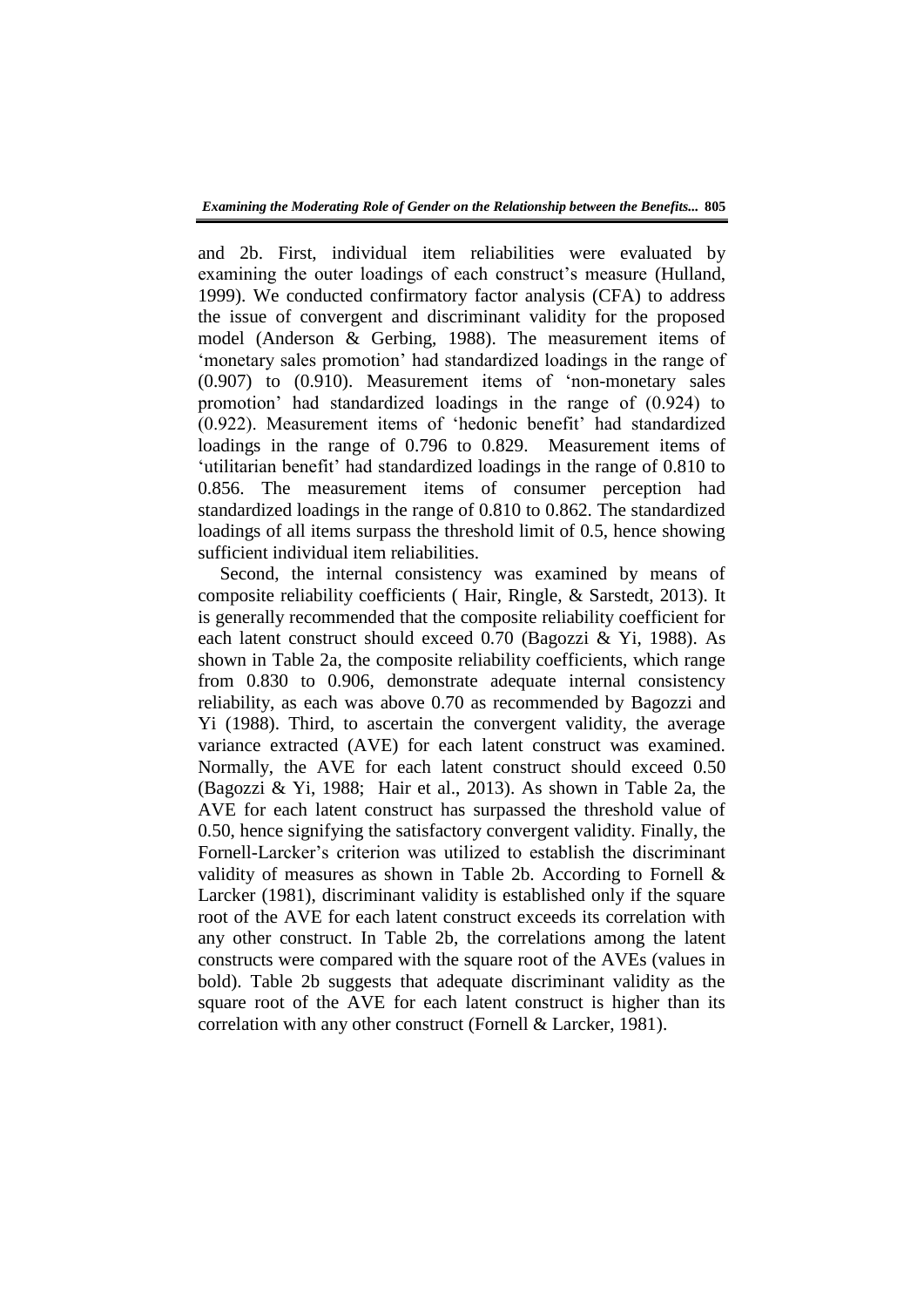| <b>Construct</b>          | <b>Items</b>     | Factor<br><b>Loading</b> | <b>Average</b><br><b>Variance</b><br><b>Extracted</b><br>(AVE) | Composite<br><b>Reliability</b> | Cronbach'<br>$s\alpha$ |  |
|---------------------------|------------------|--------------------------|----------------------------------------------------------------|---------------------------------|------------------------|--|
| Consumer                  | CP1              | 0.81                     |                                                                |                                 |                        |  |
|                           | CP <sub>2</sub>  | 0.82                     | 0.69                                                           | 0.87                            | 0.77                   |  |
| Perception                | CP <sub>3</sub>  | 0.86                     |                                                                |                                 |                        |  |
| Hedonic Benefit           | H <sub>B</sub> 1 | 0.81                     |                                                                |                                 |                        |  |
|                           | HB2              | 0.79                     | 0.66                                                           | 0.88                            | 0.82                   |  |
|                           | H <sub>B</sub> 3 | 0.82                     |                                                                |                                 |                        |  |
|                           | H <sub>B4</sub>  | 0.80                     |                                                                |                                 |                        |  |
| <b>Monetary Sales</b>     | MSP1             | 0.90                     | 0.62                                                           | 0.83                            | 0.79                   |  |
| Promotion                 | MSP1             | 0.91                     |                                                                |                                 |                        |  |
| Nonmonetary               | NMP1             | 0.92                     |                                                                |                                 |                        |  |
| <b>Sales</b><br>Promotion | NMP <sub>2</sub> | 0.92                     | 0.82                                                           | 0.90                            | 0.78                   |  |
|                           | UB1              | 0.81                     | 0.70                                                           | 0.90                            | 0.86                   |  |
| Utilitarian               | UB2              | 0.85                     |                                                                |                                 |                        |  |
| <b>Benefit</b>            | UB3              | 0.84                     |                                                                |                                 |                        |  |
|                           | UB <sub>4</sub>  | 0.85                     |                                                                |                                 |                        |  |

**Table 2a. Measurement Model Summary for Mediation Effect**

**Table 2b. Discriminant Validity of Latent Constructs for Mediation Effect**

|                                               | Consumer<br>Perception | <b>Hedonic</b><br><b>Benefit</b> | Monetary<br><b>Sales</b><br><b>Promotion</b> | Non-<br>Monetary<br><b>Sales</b><br><b>Promotion</b> | <b>Utilitarian</b><br><b>Benefit</b> |
|-----------------------------------------------|------------------------|----------------------------------|----------------------------------------------|------------------------------------------------------|--------------------------------------|
| Consumer<br>Perception                        | 0.83                   |                                  |                                              |                                                      |                                      |
| Hedonic<br><b>Benefit</b>                     | 0.54                   | 0.81                             |                                              |                                                      |                                      |
| Monetary<br><b>Sales</b><br>Promotion         | 0.31                   | 0.28                             | 0.78                                         |                                                      |                                      |
| Non-<br>Monetary<br><b>Sales</b><br>Promotion | 0.53                   | 0.68                             | 0.34                                         | 0.90                                                 |                                      |
| Utilitarian<br>Benefit                        | 0.58                   | 0.72                             | 0.33                                         | 0.70                                                 | 0.84                                 |

Note: Diagonal elements are the square root of AVE; off-diagonal elements are the correlation between constructs.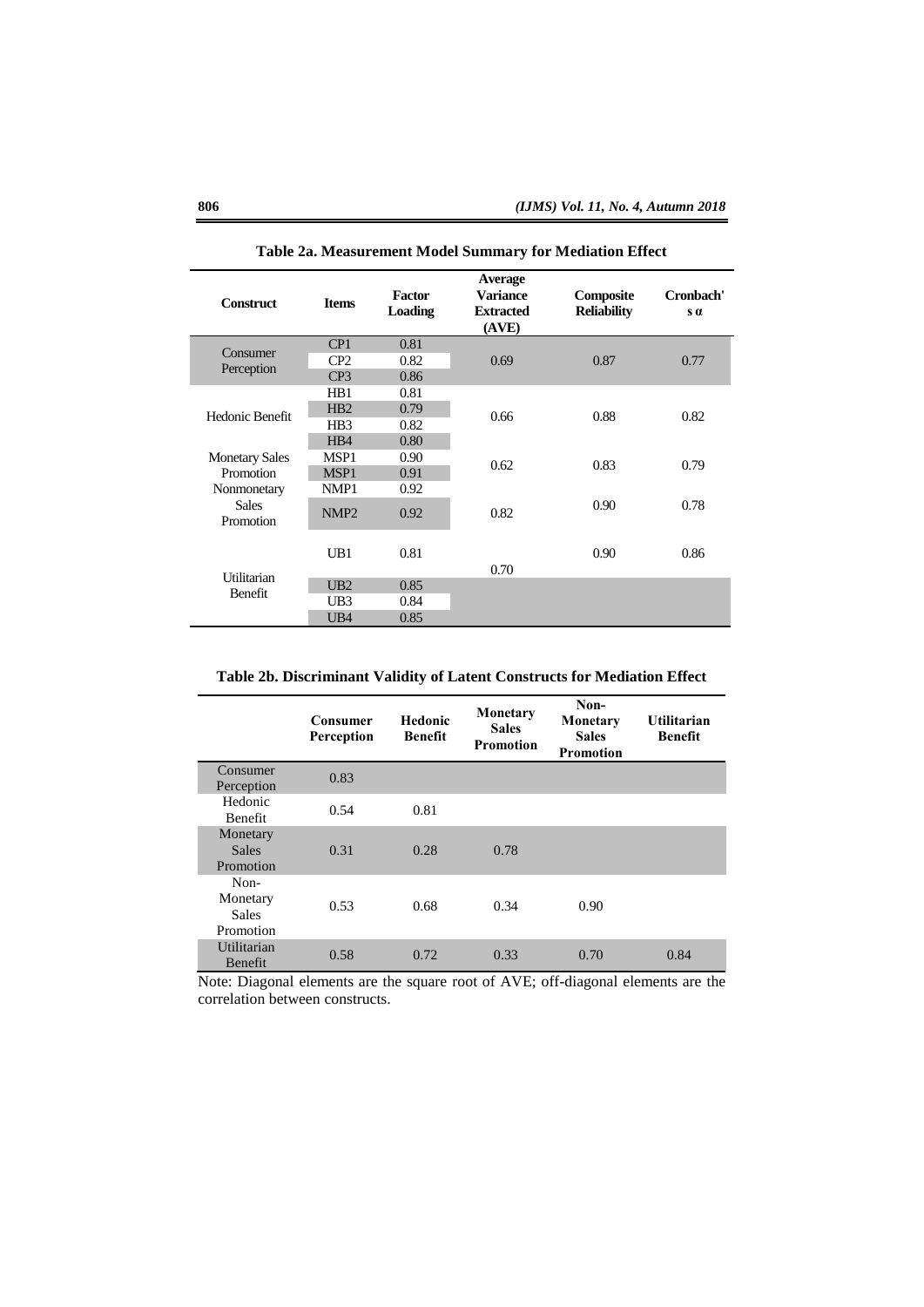# **Structural Model**

After establishing the reliability and validity of the measurement model, several steps were taken to evaluate the structural model. Specifically, based on the assessment criteria recommended by Henseler et al. (2009), as well as Hair et al. (2013) , three logical metrics were used to judge the structural model, namely the significance of path coefficients, the coefficient of determination  $(R^2)$ , and the cross-validated redundancy  $(Q^2)$ .



**Fig. 3. Structural Model without a Mediating Variable**

**Note: 1. Values shown are path coefficient and Values in brackets are T values 2. Bold lines show significant relationship**

| <b>Endogenous Construct</b>                            | $\overline{\mathbf{R}^2}$ |                               |                        |             |  |
|--------------------------------------------------------|---------------------------|-------------------------------|------------------------|-------------|--|
| <b>Consumer Perception about product</b>               | 0.301                     |                               | 0.204                  |             |  |
| <b>Relation</b>                                        | Path<br>coefficient       | Standar<br>d<br>Deviati<br>on | т<br><b>Statistics</b> | P<br>Values |  |
| Monetary Sales Promotion -><br>Consumer<br>Perception  | 0.310                     | 0.094                         | 3.302                  | 0.001       |  |
| Non-Monetary Sales Promotion -> Consumer<br>Perception | 0.259                     | 0.091                         | 2.833                  | 0.005       |  |

 $\frac{\text{Perception}}{\text{Note-} \text{ The cross-validated redundancy } Q^2 \text{ was obtained using blindfolding procedure with an...}$ omission distance of seven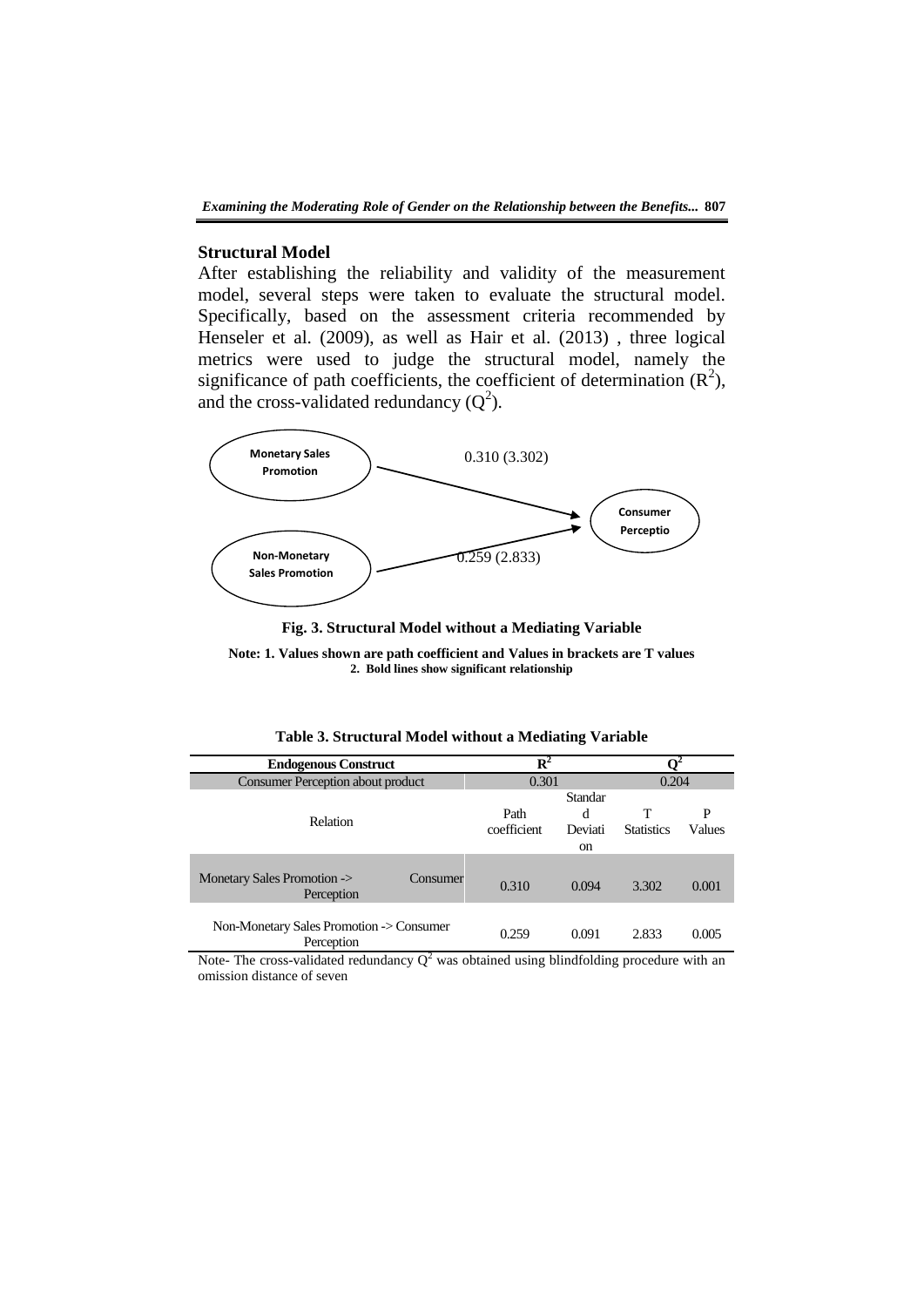The structural model without a mediating variable demonstrated that the percentages of explained variance  $(R^2)$  for the 'consumer perception about the product' was 0.301. While, after incorporating a mediating variable, the percentages of the explained variance for the 'consumer perception about the product', 'hedonic benefit' and ‗utilitarian benefit were 0.386, 0.515 and 0.532 respectively. The values of the coefficient of determination  $(R^2)$  shown above demonstrated the moderate level of predictive power (Chin, 1998). Falk & Miller (1992) recommended that the coefficient of determination for an endogenous latent construct should be at least 0.10. Hence, following Falk and Miller's (1992) benchmark for determining the acceptable level of the coefficient of determination, it can be concluded that the endogenous latent variables demonstrate the acceptable levels of R-squared values for both models.

Finally, in order to assess the model's predictive validity, crossvalidated redundancy measure Q² was applied in this research (Geisser, 1974; Stone, 1974). Cross-validated redundancy measure is a sample reuse technique consisting of cross-validation and function fitting (Wold, 1974). According to Henseler *et al.*, (2009), a research model with  $Q^2$ statistic(s) greater than zero is indicative of predictive relevance. As shown in Table 3, the cross-validation redundancy measure  $Q^2$  for endogenous latent variables 'consumer perception about the product' was 0.204 without mediating variables. After incorporating mediating variables the cross-validation redundancy measure  $Q^2$  for the three endogenous latent variables (i.e. 'consumer perception about the product', 'hedonic benefit' and 'utilitarian benefit') were continuously 0.261, 0.334 and 0.371 respectively (Table 4). Hence, this suggested the predictive relevance of the models. (Henseler et al., 2009).

While we used a self-report questionnaire, common-method bias was examined. We conducted Harman's one-factor test (Chang, Witteloostuijn, & Eden, 2010). All items were included in an unrotated principal components factor analysis to extract a single factor. Total variance explained for the first factor was 36 percent. Having, less than 50 percent of total variance supported that no general factor is apparent. These results suggested that commonmethod bias was not a big concern and probably did not confound the interpretations of results.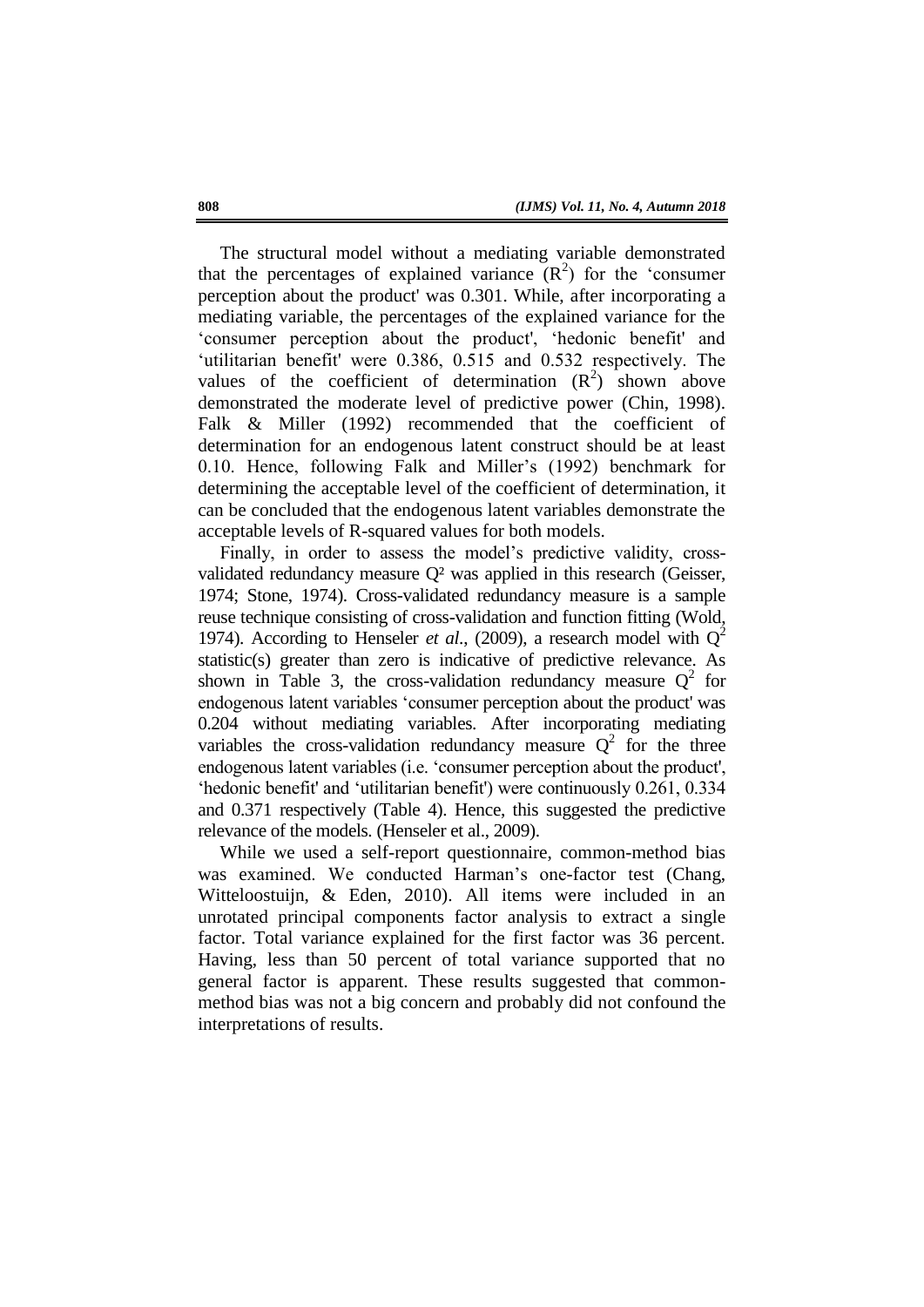| <b>Endogenous Construct</b>                                   |                     | $\overline{\mathbf{R}^2}$ | $\mathbf{O}^2$             |                 |  |  |
|---------------------------------------------------------------|---------------------|---------------------------|----------------------------|-----------------|--|--|
| Consumer Perception about product                             |                     | 0.386                     | 0.261                      |                 |  |  |
| <b>Hedonic Benefit</b>                                        |                     | 0.515                     | 0.334                      |                 |  |  |
| Utilitarian Benefit                                           |                     | 0.532                     | 0.371                      |                 |  |  |
| Relation                                                      | Path<br>coefficient | Standard<br>Deviation     | T<br><b>Statistic</b><br>s | P<br>Value<br>S |  |  |
| Hedonic Benefit -> Consumer Perception                        | 0.183               | 0.072                     | 2.532                      | 0.012           |  |  |
| Monetary Sales Promotion -> Consumer<br>Perception            | 0.107               | 0.110                     | 0.969                      | 0.333           |  |  |
| Monetary Sales Promotion -> Hedonic<br><b>Benefit</b>         | 0.349               | 0.083                     | 4.216                      | 0.000           |  |  |
| Monetary Sales Promotion -> Utilitarian<br><b>Benefit</b>     | 0.424               | 0.066                     | 6.443                      | 0.000           |  |  |
| Non-Monetary Sales Promotion -><br><b>Consumer Perception</b> | 0.088               | 0.096                     | 0.912                      | 0.362           |  |  |
| Non-Monetary Sales Promotion -><br>Hedonic Benefit            | 0.395               | 0.080                     | 4.959                      | 0.000           |  |  |
| Non-Monetary Sales Promotion -><br><b>Utilitarian Benefit</b> | 0.332               | 0.062                     | 5.366                      | 0.000           |  |  |
| Utilitarian Benefit -> Consumer<br>Perception                 | 0.314               | 0.067                     | 4.654                      | 0.000           |  |  |

**Table 4. Structural Model after Incorporating a Mediating Variable**

Note- Results are based on 5 % probability of error level

The cross-validated redundancy  $Q^2$  was obtained using blindfolding procedure with an omission distance of seven

We followed (Preacher & Hayes, 2004; Preacher & Hayes, 2008) procedures for estimating indirect effects in mediation models by first testing the structural model without incorporating a mediating variable. As shown in Fig. 3 and Table 3, there was a statistically significant positive relationship between 'monetary sales promotion' and 'consumer perception about the product'  $(\beta=0.310, T=3.302)$ . Next, the structural model was tested after incorporating mediating variables as presented in Fig. 4 and Table 4. After incorporating mediating variables, the impact of 'monetary sales promotion' on 'utilitarian benefit'  $(β=0.424, T=6.443)$  and 'hedonic benefit' (β=0.395, T=4.959) was found statistically significant and positive. The impact of hedonic ( $\beta$ =0.183, T=2.532) and utilitarian benefits  $(\beta=0.314, T=4.654)$  on consumer perception were also found statistically significant: While, the impact of 'monetary sales promotion ( $\beta$ =0.107, T=0.969) on 'consumer perception about the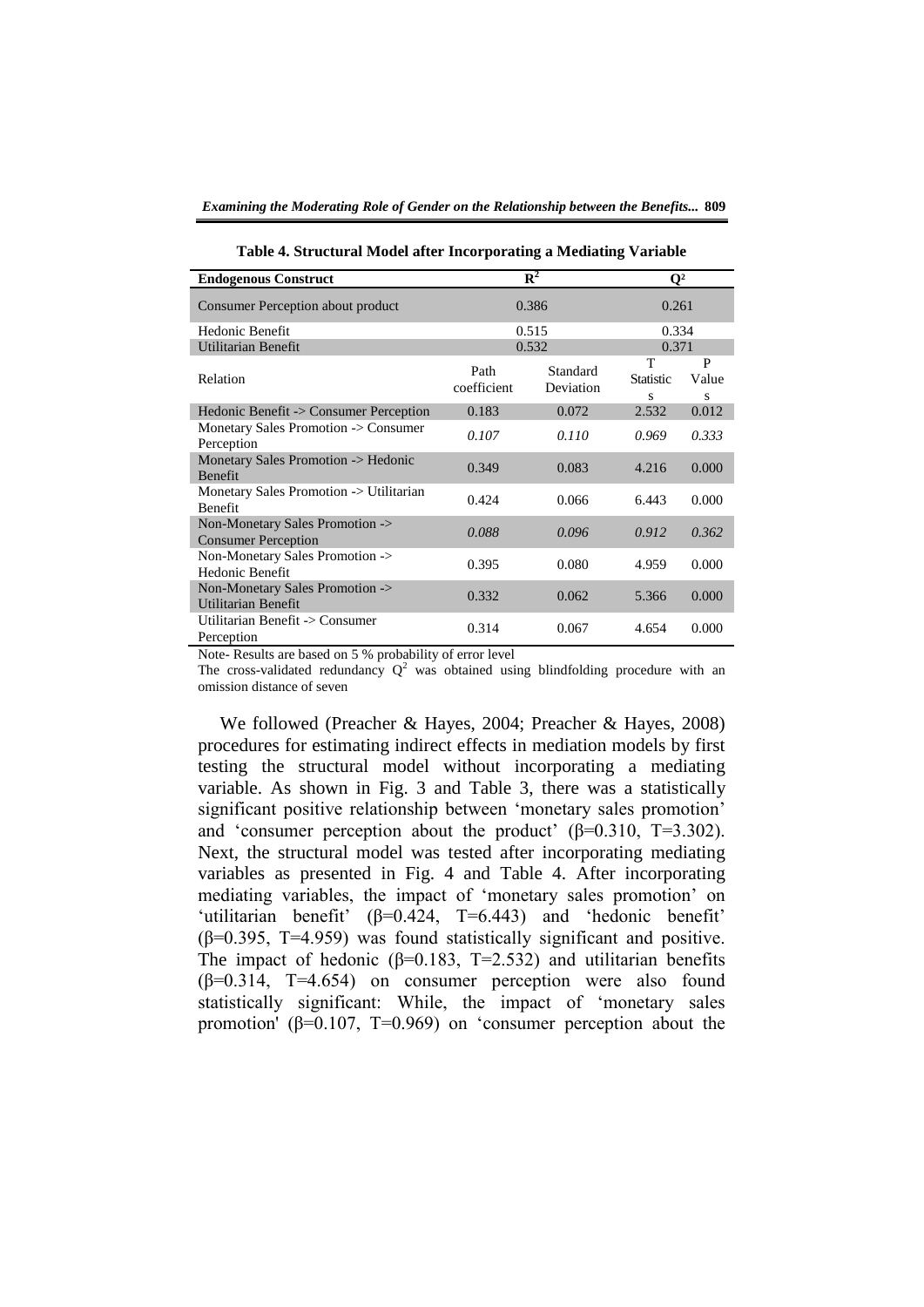product' was statistically insignificant. The indirect effect between monetary sales promotion and consumer perception about the product via the mediator variable (hedonic benefit and utilitarian benefit) was found (β=0.197, T=4.486) to be statistically significant and positive. Indeed, hedonic and utilitarian benefits fully mediated the relationship between sales promotion and consumer perception about the product. It proved that the impact of monetary sales promotion is mediated by their hedonic and utilitarian benefits.



**Fig. 4. Structural Model after Incorporating a Mediating Variable**

**Note: 1.Values shown above are path coefficient and values on the bracket are T values. 2. Bold line shows a significant relationship and dotted line shows an insignificant relation** 

In a similar way, the relationship between (Fig 4 and Table 4) 'nonmonetary sales promotion' and 'consumer perception'  $(\beta=0.088,$ T=0.912) was found to be statistically significant and positive. The incorporation of mediating variables (Fig 4 and Table 4) made this direct relationship insignificant  $(\beta=0.088, T=0.912)$ , while the relationship between 'non-monetary sales promotion' and 'utilitarian benefit'  $(\beta=0.332, T=5.366)$  as well as with 'hedonic benefit'  $(\beta=0.395, T=4.959)$  was found to be statistically significant and positive. The impact of mediating variables 'hedonic benefit' ( $\beta$ =0.13,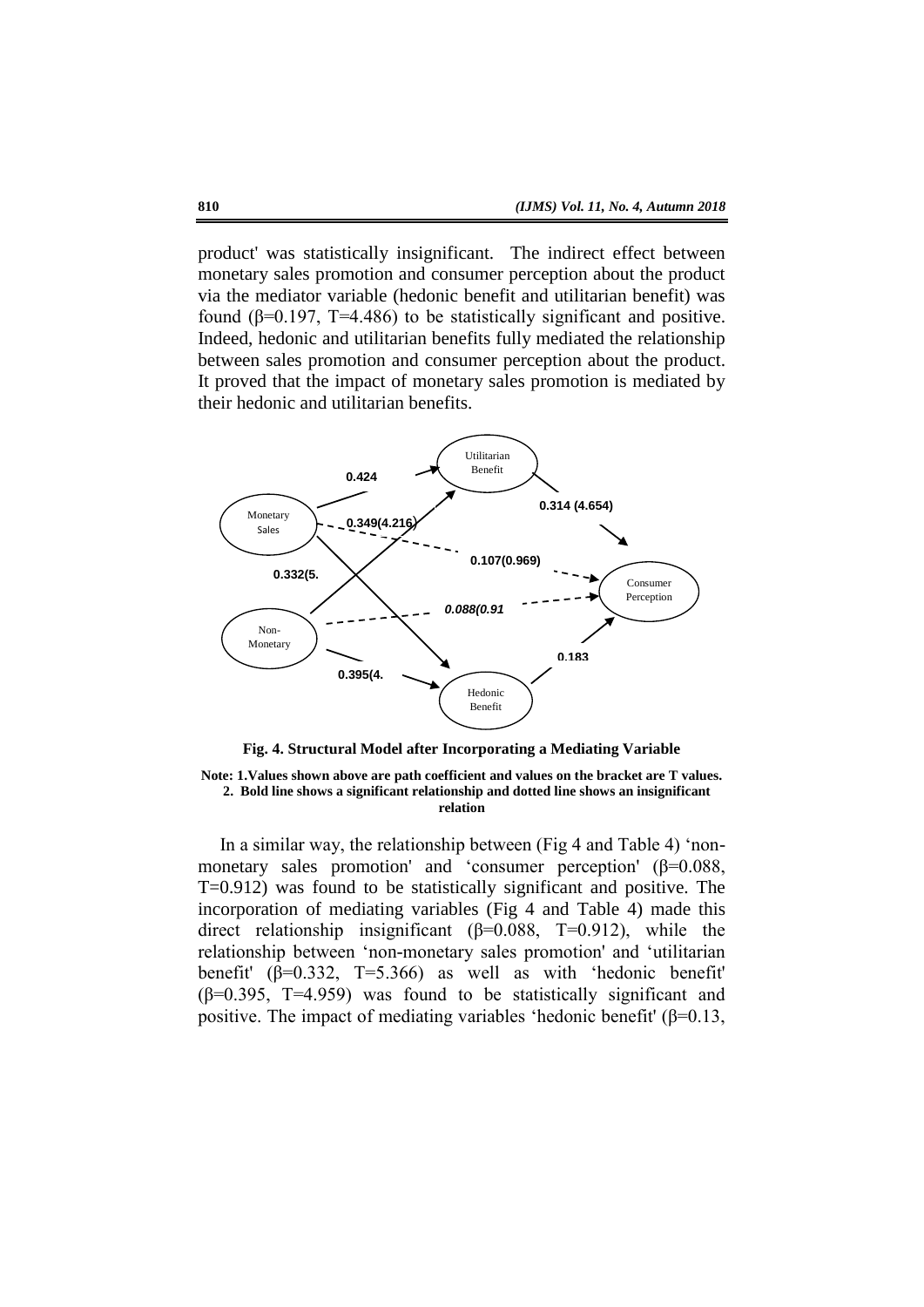T=2.532) and 'utilitarian benefits' ( $\beta$ =0.314, T=4.654) on consumer perception were also found to be statistically significant. The indirect effect between non-monetary sales promotion and consumer perception about the product via the mediator variable (hedonic benefit and utilitarian benefit) was found ( $\beta$ =0.177, T=4.778) to be statistically significant and positive. This outlook suggests that hedonic and utilitarian benefits fully mediated the effect of non-monetary sales promotion on consumer perception about the product. It confirmed that the impact of non-monetary sales promotion is mediated through their hedonic and utilitarian benefits.

# **Analysis of Moderation Effect**

To attain the second objective of this research authors utilized the variance based structure equation modeling and multi-group analysis technique and assessed the moderating impact of gender. The detailed analysis is discussed in the following subsections.

## **Measurement Invariance**

Before performing the multi-group analysis, careful pretests are necessary to assess the measurement invariance of composite models (MICOM) and substantiate that the changes in the coefficients are because of group difference and not because of any measurement error (Dabholkar and Bagozzi, 2002). MICOM is a three-step test, including the testing of the configural invariance, compositional invariance, and the equality of composite mean values and variances (Henseler et al., 2015). Smart PLS 3 automatically sets up the first step to test (configural invariance) through utilizing the similar set-up of group-specific model estimation (Garson, 2016, p.185). The Smart PLS 3 software allows assessing the MICOM's second (compositional invariance) and third (equality of composite mean values and variances) steps through the option of permutation algorithm (Schubring et al., 2016, p. 4606).

Compositional invariance is utilized to test whether the indicator's weights which are used to calculate the composite's scores are the same. Compositional invariance is established if the correlation values of the calculated scores of two groups are not having a significant difference. Compositional invariance is proven if the original correlation between the composite scores of groups is larger than the 5 % quantile of the empirical distribution. The findings of the assessment of compositional variance have proven that the correlation values of the calculated scores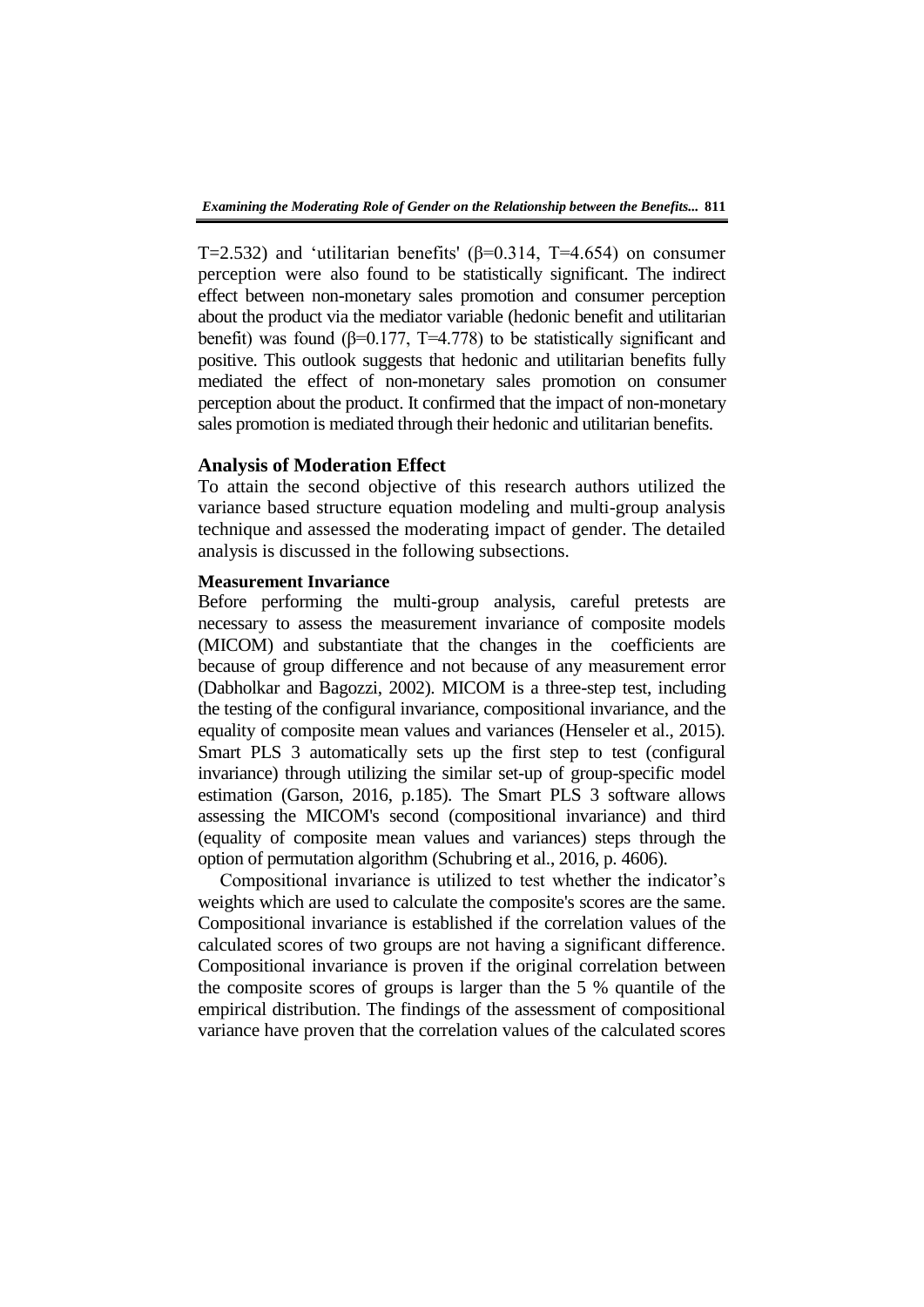did not have a significant difference (see Table 5). It is also found that the original correlation between the composite scores of groups is larger than the 5 % quantile of empirical distribution and so, the compositional variance is proven (see Table 5).

|                                               |                                                                    | <b>MICOM STEP 1</b>                                         |                |                                                         |
|-----------------------------------------------|--------------------------------------------------------------------|-------------------------------------------------------------|----------------|---------------------------------------------------------|
| <b>Configural Variance Established?</b>       |                                                                    |                                                             |                | Yes                                                     |
|                                               |                                                                    | <b>MICOM STEP 2</b>                                         |                |                                                         |
| <b>Composite</b>                              | Correlation c                                                      | 5% Quantile of<br><b>Empirical</b><br>Distribution of $c_u$ | <b>P</b> Value | Compositional<br><b>Variance</b><br><b>Established?</b> |
| <b>Consumer</b><br><b>Perception</b>          | 0.999                                                              | 0.996                                                       | 0.503          | Yes                                                     |
| <b>Hedonic Benefit</b>                        | 1.000                                                              | 0.998                                                       | 0.595          | Yes                                                     |
| <b>Monetary Sales</b><br><b>Promotion</b>     | 0.999                                                              | 0.999                                                       | 0.089          | Yes                                                     |
| <b>Non-Monetary</b><br><b>Sales Promotion</b> | 1.000                                                              | 0.999                                                       | 0.984          | Yes                                                     |
| <b>Utilitarian</b><br><b>Benefit</b>          | 0.999                                                              | 0.999                                                       | 0.123          | Yes                                                     |
|                                               |                                                                    | <b>MICOM STEP 3a</b>                                        |                |                                                         |
| Composite                                     | Difference of the<br><b>Composite Mean</b><br>Value $(=0)$         | 95% Confidence<br><b>Interval</b>                           | <b>P</b> Value | <b>Equal Mean Value</b>                                 |
| <b>Consumer</b><br><b>Perception</b>          | 0.156                                                              | $-0.189$ $0.197$                                            | 0.127          | Yes                                                     |
| <b>Hedonic Benefit</b>                        | 0.051                                                              | $-0.192$ $0.186$                                            | 0.632          | <b>Yes</b>                                              |
| <b>Monetary Sales</b><br><b>Promotion</b>     | 0.043                                                              | $-0.195$ 0.203                                              | 0.675          | Yes                                                     |
| <b>Non-Monetary</b><br><b>Sales Promotion</b> | 0.060                                                              | $-0.196$ $0.200$                                            | 0.554          | Yes                                                     |
| <b>Utilitarian</b><br><b>Benefit</b>          | $-0.037$                                                           | $-0.199$ $0.194$                                            | 0.712          | Yes                                                     |
|                                               |                                                                    | <b>MICOM STEP 3b</b>                                        |                |                                                         |
| Composite                                     | Logarithm of the<br>Composite's<br><b>Variance Ratio</b><br>$(=0)$ | 95% Confidence<br><b>Interval</b>                           | P Value        | <b>Equal Variance</b>                                   |
| <b>Consumer</b><br><b>Perception</b>          | $-0.018$                                                           | $-0.305$ 0.296                                              | 0.891          | Yes                                                     |
| <b>Hedonic Benefit</b>                        | 0.083                                                              | $-0.301$<br>0.290                                           | 0.597          | Yes                                                     |
| <b>Monetary Sales</b><br><b>Promotion</b>     | 0.095                                                              | $-0.287$<br>0.278                                           | 0.525          | Yes                                                     |
| <b>Non-Monetary</b><br><b>Sales Promotion</b> | 0.167                                                              | $-0.276$ 0.276                                              | 0.223          | Yes                                                     |
| <b>Utilitarian</b><br><b>Benefit</b>          | 0.202                                                              | 0.324<br>$-0.319$                                           | 0.214          | Yes                                                     |

**Table 5. Summary of the MICOM Results**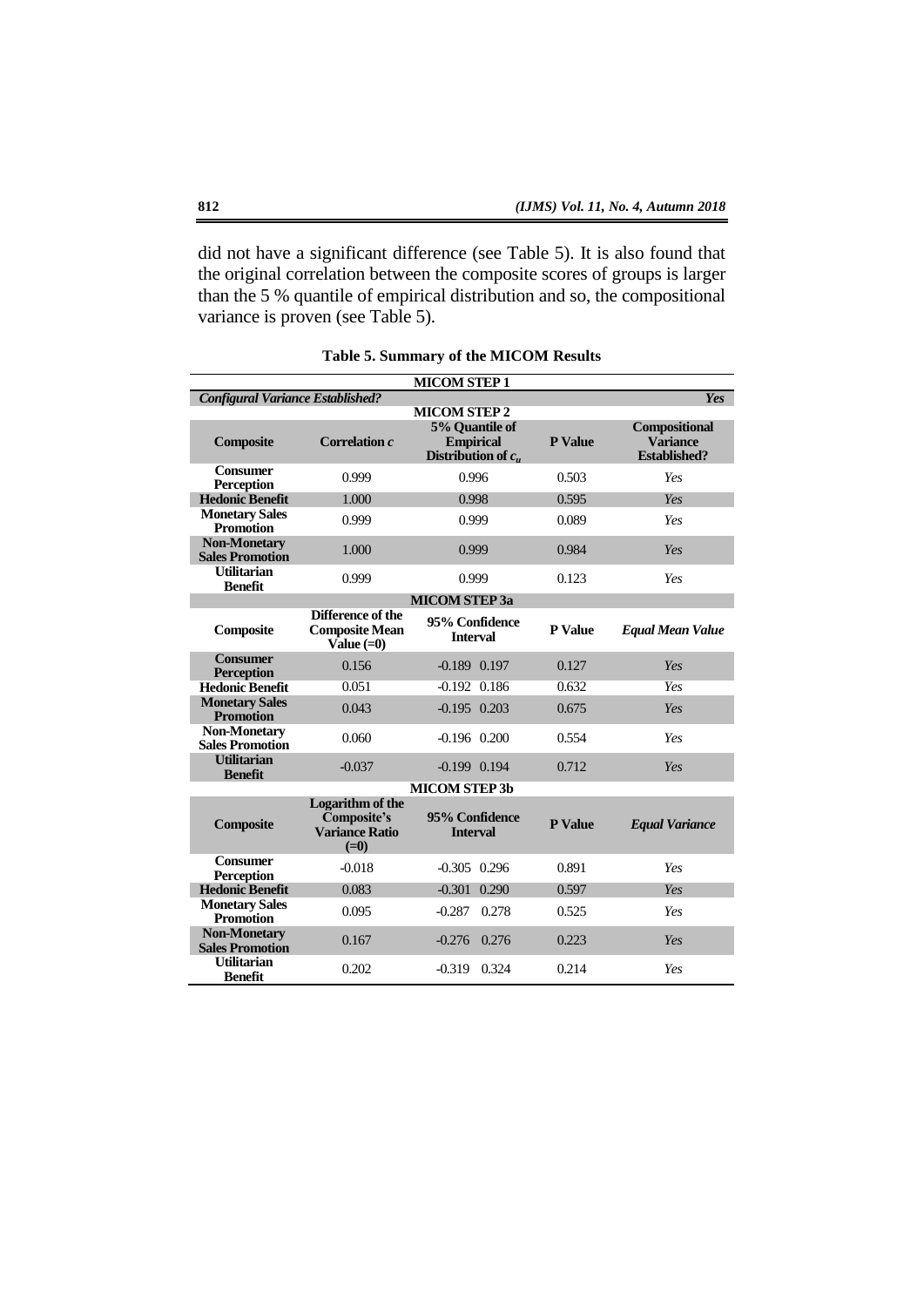The Findings of test results for step 3a shows that every confidence interval which includes the original difference in mean value, demonstrating that there is no significant difference in mean value. The results of the permutation p-value also support the finding that all p-values are much larger than 0.05. Again, the test results for step 3b confidence intervals signify that there is no significant difference in variance and all p-values are undoubtedly larger than 0.05. Therefore, we conclude that all composite mean values and variances equally grant support to the full measurement invariance.

### **Measurement Model**

The research models were analyzed using partial least squares based structural equation modeling technique, with separate models for the male and female consumer groups (Fig 2 and Fig 5). In order to establish the reliability and validity of measures, individual item reliability, internal consistency reliability, convergent validity, as well as discriminant validity were evaluated (Hair et al., 2013; Hair et al., 2012; Hair, Sarstedt, Hopkins, & Kuppelwieser, 2014; Henseler et al., 2009). A Confirmatory Factor Analysis (CFA) technique is utilized to address the issue of convergent and discriminant validity for both proposed models (Anderson & Gerbing, 1988). Outer loadings of all items for both groups were greater than 0.70 and thus were considered to be acceptable as presented in table 6.

Second, composite reliability coefficients show the status of reliability and internal consistency reliability (Hair et al., 2013). Composite reliability coefficients higher than 0.70 for each latent construct were considered to be acceptable (Bagozzi & Yi, 1988). As shown in table 6, the composite reliability coefficients, for both groups (male and female) demonstrate sufficient internal consistency reliability, as each was above 0.70. Cronbach's alpha values for each latent construct were higher than 0.7 in both groups, which also support the internal consistency of the structures in the measuring scale (Nunnally & Bernstein, 1994).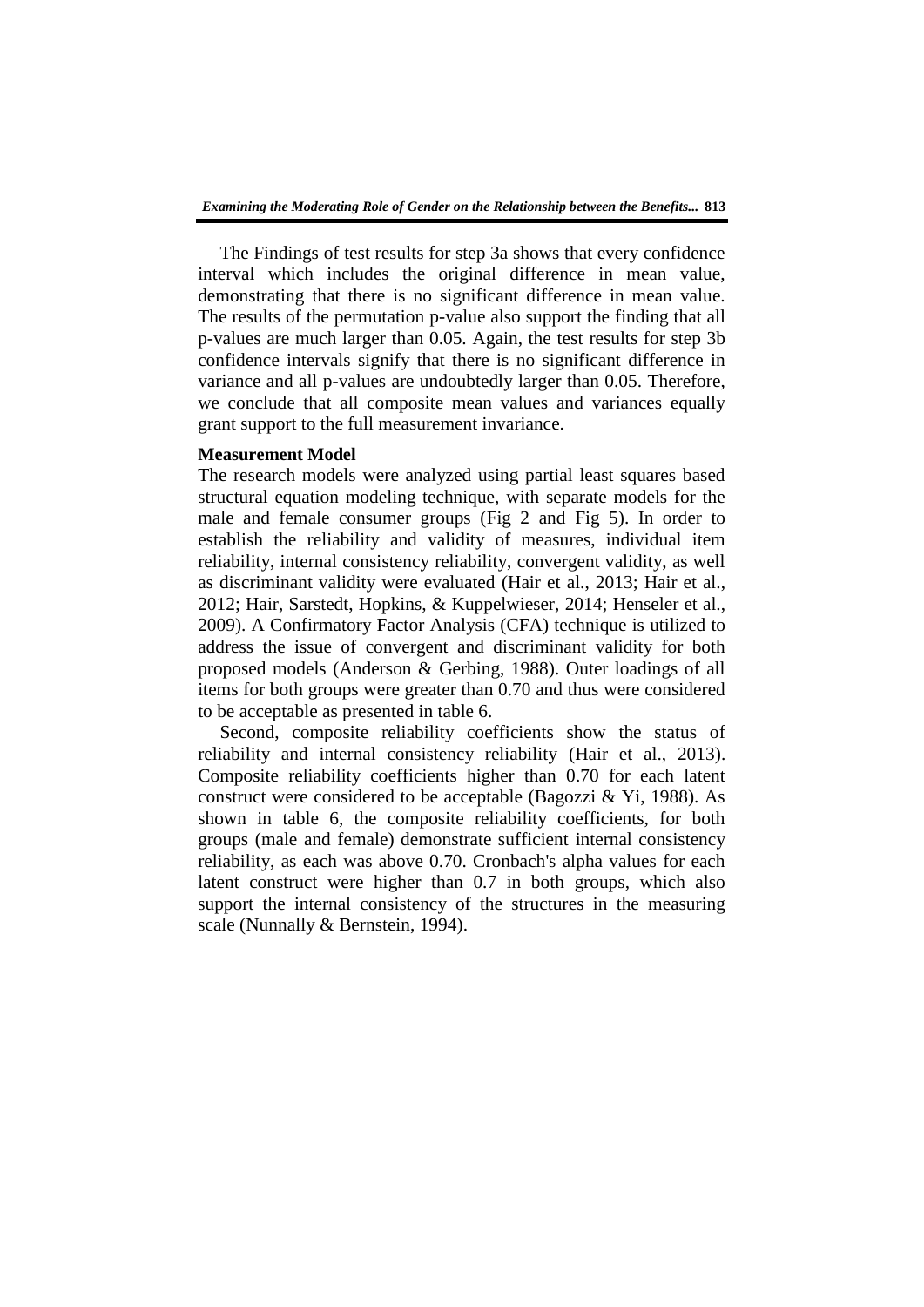|                                        | <b>Groups (A) Male consumer</b> |          |          |          | <b>Groups (B) Female consumer</b> |                |                  |                         |          |      |            |          |                |                           |
|----------------------------------------|---------------------------------|----------|----------|----------|-----------------------------------|----------------|------------------|-------------------------|----------|------|------------|----------|----------------|---------------------------|
| <b>Items</b>                           | Factor<br>Loadings              | CR       | AVE      | $\alpha$ |                                   | $\mathbb{R}^2$ | $\overline{Q^2}$ | Factor<br>Loadings      |          | CR   | <b>AVE</b> | $\alpha$ | $\mathbb{R}^2$ | $\overline{\mathbf{Q}^2}$ |
| Monetary<br>Sales<br>Promotion         |                                 | 160      | 6.83     | $0.80\,$ |                                   |                |                  |                         |          | 68'0 | 18.0       | 0.77     |                |                           |
| MSP1                                   | 0.921                           |          |          |          |                                   |                |                  | 0.895                   |          |      |            |          |                |                           |
| MSP1                                   | 11600                           |          |          |          |                                   |                |                  | 0.912                   |          |      |            |          |                |                           |
| Non-<br>Monetary<br>Sales<br>Promotion |                                 | 0.91     | $0.84\,$ | $0.82\,$ |                                   |                |                  |                         | $0.92\,$ | 0.86 |            | $0.83\,$ |                |                           |
| NMP1                                   | 0.922                           |          |          |          |                                   |                |                  | 0.929                   |          |      |            |          |                |                           |
| NMP <sub>2</sub>                       | 0.920                           |          |          |          |                                   |                |                  | 0.927                   |          |      |            |          |                |                           |
| Hedonic<br>Benefit                     |                                 | 88.0     | 99'0     | $0.83$   | 0.41                              |                | 0.25             |                         | 88.0     | 0.65 |            | $0.82\,$ | 0.64           | 680                       |
| HB1                                    | 0.819                           |          |          |          |                                   |                |                  | 0.818                   |          |      |            |          |                |                           |
| HB <sub>2</sub>                        | 467.0                           |          |          |          |                                   |                |                  | 8620                    |          |      |            |          |                |                           |
| HB3                                    | 0.826                           |          |          |          |                                   |                |                  | 0.835                   |          |      |            |          |                |                           |
| HB4                                    | 0.827                           |          |          |          |                                   |                |                  | 6.783                   |          |      |            |          |                |                           |
| Utilitarian<br>Benefit                 |                                 | 160      | 0.71     | 0.86     | 0.56                              |                | 0.39             |                         | 0.90     | 69.0 |            | 0.85     | 0.50           | 0.33                      |
| UB1                                    |                                 |          |          |          |                                   |                |                  |                         |          |      |            |          |                |                           |
| UB2                                    | 0.784 0.887 0.860 0.851         |          |          |          |                                   |                |                  | 0.839 0.805 0.829 0.865 |          |      |            |          |                |                           |
| UB3                                    |                                 |          |          |          |                                   |                |                  |                         |          |      |            |          |                |                           |
| UB4                                    |                                 |          |          |          |                                   |                |                  |                         |          |      |            |          |                |                           |
| <b>Consumer</b><br>Perception          |                                 | $0.87\,$ | 0.70     | 67.9     | 0.36                              |                | 0.25             |                         | 98'0     | 0.67 |            | 0.76     | 0.39           | 0.26                      |
| CP1                                    | 0.788 0.849 0.880               |          |          |          |                                   |                |                  | 0.830 0.800 0.842       |          |      |            |          |                |                           |
| CP2                                    |                                 |          |          |          |                                   |                |                  |                         |          |      |            |          |                |                           |
| CP3                                    |                                 |          |          |          |                                   |                |                  |                         |          |      |            |          |                |                           |

**Table 6. Construct Reliability and Validity of Both Groups**

Note: CR – composite reliability, AVE – average variance extracted

The cross-validated redundancy  $\dot{Q}^2$  was obtained using blindfolding procedure with an omission distance of seven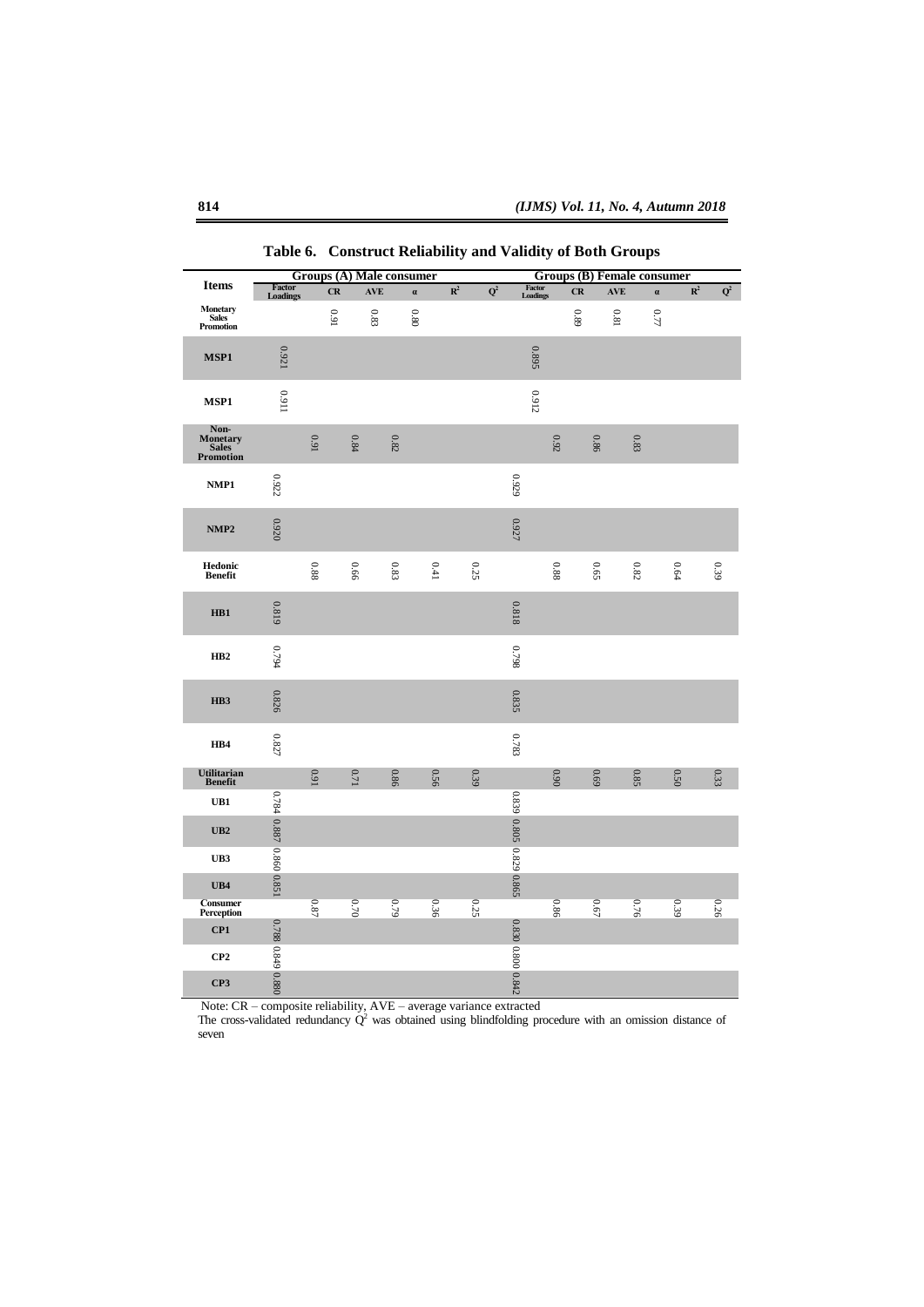Third, convergent validity was evaluated by examining the average variance extracted (AVE) from the measures. This ranged from 0.66 to 0.84 for the male consumer group and from 0.65 to 0.86 for the female consumer group, above the recommended value of 0.5 (table 6), thus showing satisfactory convergent validity (Bagozzi & Yi, 1988; Hair, Hult, et al., 2013).

Finally, Fornell-Larcker's criterion was used to address the discriminant validity of measures. Discriminant validity is established only if the square root of the AVE for each latent construct exceeds its correlation with any other construct (Fornell & Larcker, 1981). As shown in table 7, the square roots of the AVEs (values in bold) were larger than their correlations with other constructs for both groups, thus confirming the discriminant validity of research scales.

|             |              |      | Groups (A) Male<br>consumer |              |        |              |                              | $Groups\left( {\bf B} \right)$<br>consumer<br>Female |              |             |
|-------------|--------------|------|-----------------------------|--------------|--------|--------------|------------------------------|------------------------------------------------------|--------------|-------------|
| Construct   | $\mathbf{C}$ | HB   | <b>MSP</b>                  | <b>NNISP</b> | $\Box$ | $\mathbf{C}$ | E<br>$\overline{\mathbf{u}}$ | <b>MSP</b>                                           | <b>NNISP</b> | $\Box$<br>B |
| CP          | 0.84         |      |                             |              |        | 0.82         |                              |                                                      |              |             |
| HB          | 0.50         | 0.81 |                             |              |        | 0.59         | 0.80                         |                                                      |              |             |
| <b>MSP</b>  | 0.49         | 0.59 | 0.91                        |              |        | 0.56         | 0.78                         | 0.90                                                 |              |             |
| <b>NMSP</b> | 0.50         | 0.63 | 0.84                        | 0.92         |        | 0.54         | 0.76                         | 0.87                                                 | 0.92         |             |
| <b>UB</b>   | 0.59         | 0.69 | 0.72                        | 0.71         | 0.84   | 0.58         | 0.75                         | 0.69                                                 | 0.67         | 0.83        |

**Table 7. Discriminant Validity of Latent Constructs of Both Groups**

Note: Diagonal elements are square root of AVE; off-diagonal elements are the correlation between constructs

We used a self-report questionnaire in this study. Therefore, common-method bias was examined. We followed Harman's onefactor test (Chang et al., 2010). All items were included in an unrotated principal components factor analysis for the extraction of a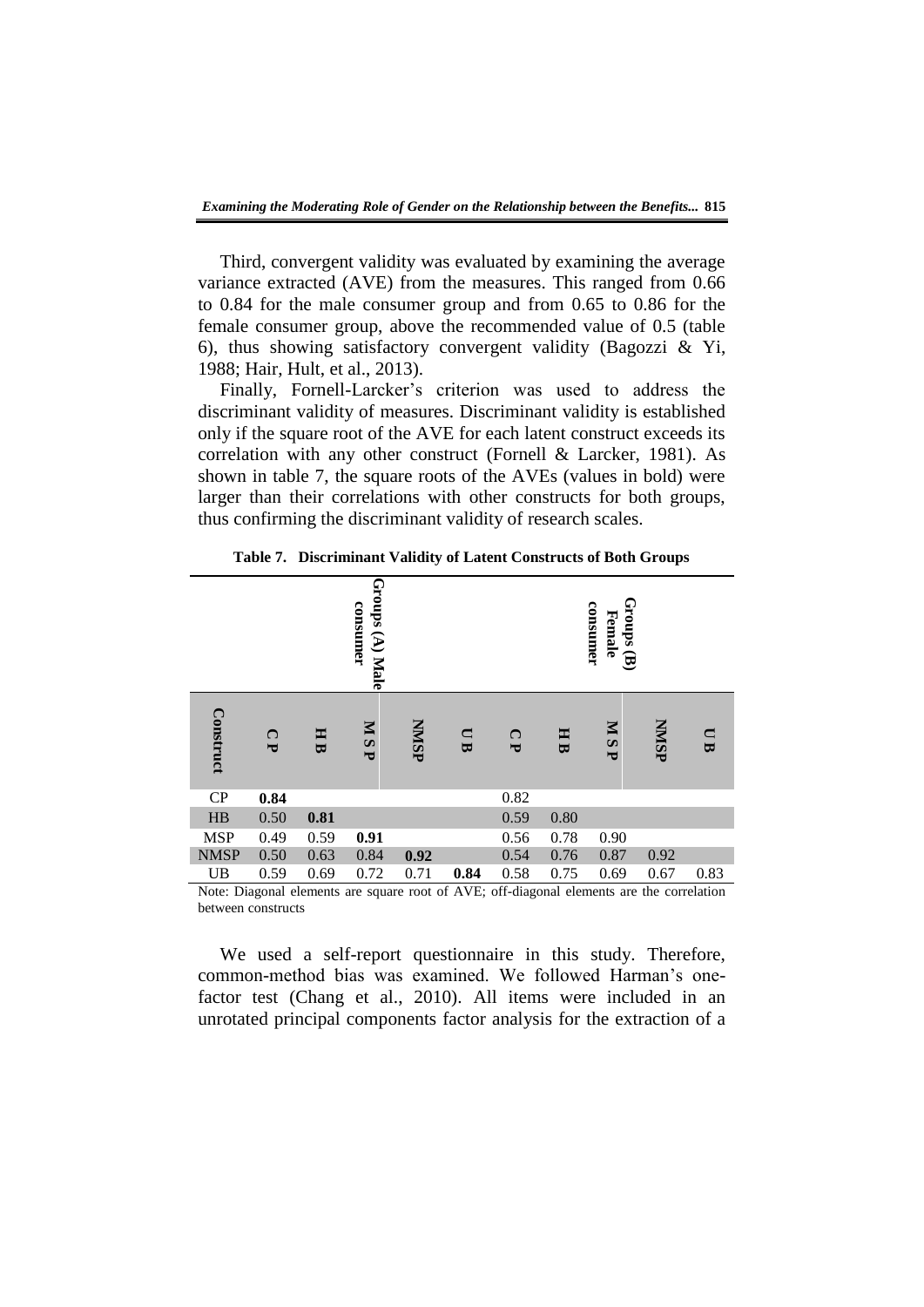single factor. The total variance explained for the first factor was 34 percent for the male consumer group and 37 percent for the female consumer group. Having less than 50 percent of the total variance confirmed that no general factor is apparent. Common method bias was thus not a major problem with the data

#### **Structural Model**

We estimated two separate models, one for each of the male and female consumer groups. To evaluate the structural models' predictive power, we calculated the coefficient of determination  $R^2$  and predictive accuracy  $Q^2$  for endogenous construct. Finally the differences across both models were assessed using the Partial Least Squares Multigroup Analysis (PLS-MGA).

Group (A), the male consumer group had a sample size of 209. The coefficient of determination  $R^2$  for the hedonic benefit, Utilitarian Benefit, and consumer perception were 0.410, 0.56 and 0.36, which demonstrated moderate predictive power (Chin, 1998). Endogenous constructs hedonic benefit ( $Q^2$ =0.258), Utilitarian Benefit ( $Q^2$ =0.397) and consumer perception ( $Q^2$  = 0.255) had  $Q^2$  value greater than 0, thus providing support for the predictive relevance (Hair *et al.* 2014). The second group (B) was a female consumer group and the sample size was 191. The coefficient of determination  $R^2$  for the hedonic benefit, Utilitarian Benefit, and consumer perception were 0.64, 0.50 and 0.39, which demonstrated moderate predictive power (Chin, 1998). The Q<sup>2</sup> value for all endogenous construct hedonic benefit ( $Q^2$ = 0.398), Utilitarian Benefit ( $Q^2$ =0.333) and consumer perception  $(Q<sup>2</sup>=0.269)$  were greater than 0 and provided support for the predictive relevance (Hair et al., 2014).

To assess the difference across both models, Partial Least Squares Multigroup Analysis (PLS-MGA) was performed as described by Sarstedt et al. (2011). This is a non-parametric method of significance test to evaluate the group difference based on PLS-SEM bootstrapping technique. A result can be significant at the 5 percent probability of error level if the p-value is smaller than 0.05 or larger than 0.95 for a difference between group-specific path coefficients.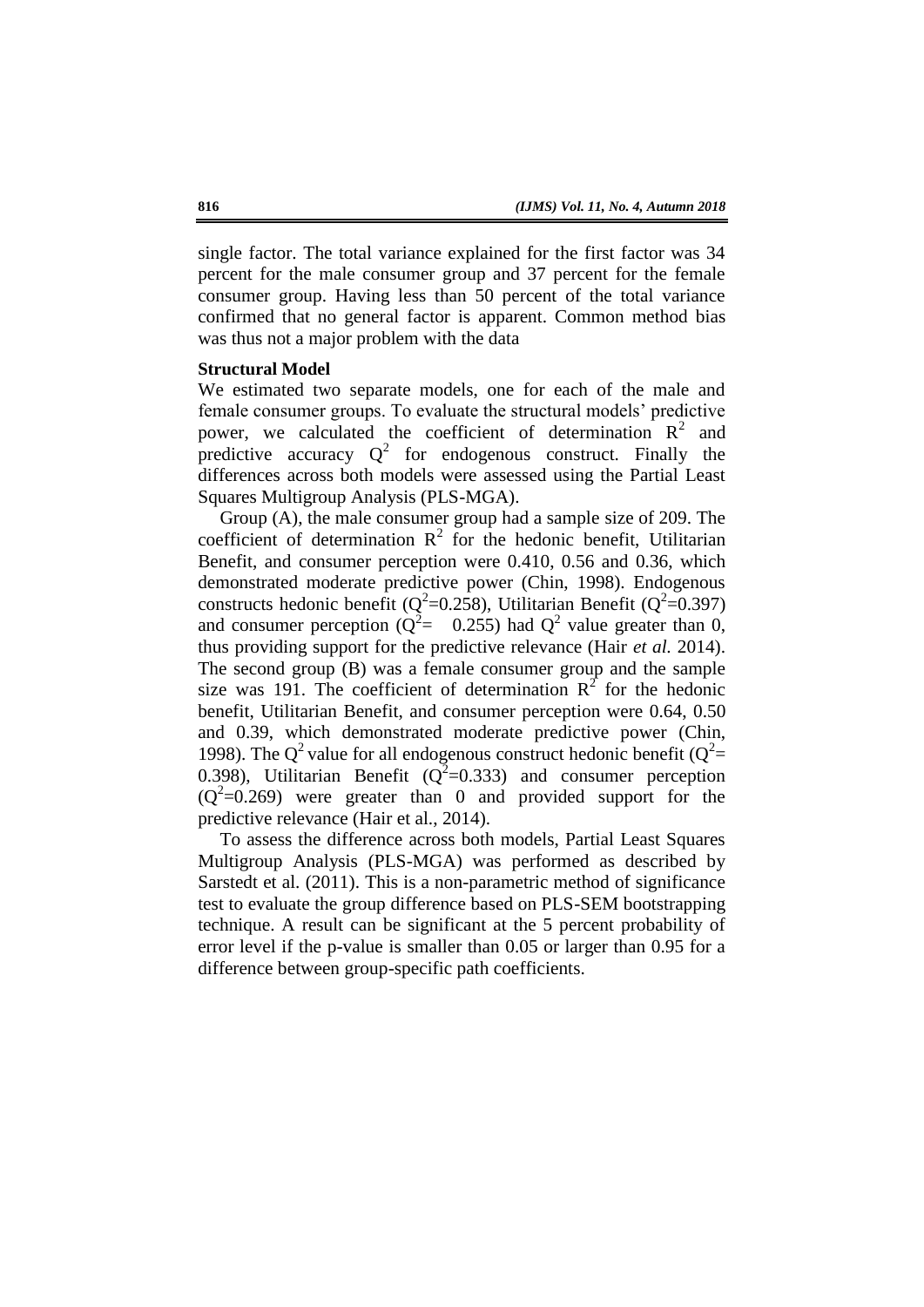| <b>Table 8. Moderating Effect of Gender</b>                  |                                                                                        |       |       |       |       |       |       |        |                                  |                                      |                   |
|--------------------------------------------------------------|----------------------------------------------------------------------------------------|-------|-------|-------|-------|-------|-------|--------|----------------------------------|--------------------------------------|-------------------|
|                                                              | <b>Group A Male</b><br>Consumers (n=209)<br><b>Group B Female</b><br>Consumers (n=191) |       |       |       |       |       |       |        |                                  | <b>Multigroup</b><br><b>Analysis</b> |                   |
| relationship<br><b>Structural</b>                            | ರಾ                                                                                     |       | GS    | ರ     | ರಾ    |       | GS    | ರ      | Difference of $\beta$<br>$(A-B)$ | ᠇<br>$(A$ as $B)$                    | Result            |
| Hedonic Benefit<br>Monetary Sales<br>Promotion $\Rightarrow$ | 0.223                                                                                  | 2.034 | 0.110 | 0.042 | 1670  | 4.303 | 0.116 | 0000   | 0.274                            | 1960                                 | $\it Acepped$     |
| Promotion -><br>Utilitarian Benefit<br>Monetary Sales        | 0.420                                                                                  | 5.445 | 0.077 | 0000  | 0.443 | 3.433 | 0.129 | 1000   | 0.023                            | 0.550                                | Rejected          |
| Promotion -> Hedonic<br>Non Monetary Sales<br><b>Benefit</b> | 0.441                                                                                  | 4.123 | 0.107 | 0000  | 0.329 | 2.799 | 0.118 | 0.005  | 0.112                            | 0.240                                | $\emph{Rejected}$ |
| Promotion -> Utilitarian<br>Benefit<br>Non Monetary Sales    | 0.361                                                                                  | 5.185 | 070.0 | 0000  | 0.288 | 2.342 | 0.123 | 6100   | 0.074                            | 0.316                                | Rejected          |
| Hedonic Benefit -><br>Perception<br>Consumer                 | 0.193                                                                                  | 1.982 | 6500  | 0.046 | 0.368 | 3.913 | 0.064 | 0.0000 | 0.175                            | 0.972                                | Accepted          |
| Consumer Perception<br>Utilitarian Benefit ->                | 0.482                                                                                  | 5.270 | 0.064 | 0000  | 0.301 | 3.282 | 0.062 | 0.001  | 0.181                            | 0.043                                | Accepted          |

Note  $\beta$  = path coefficient, SD=standard deviation

Results are based on two tail test at 5 % probability of error level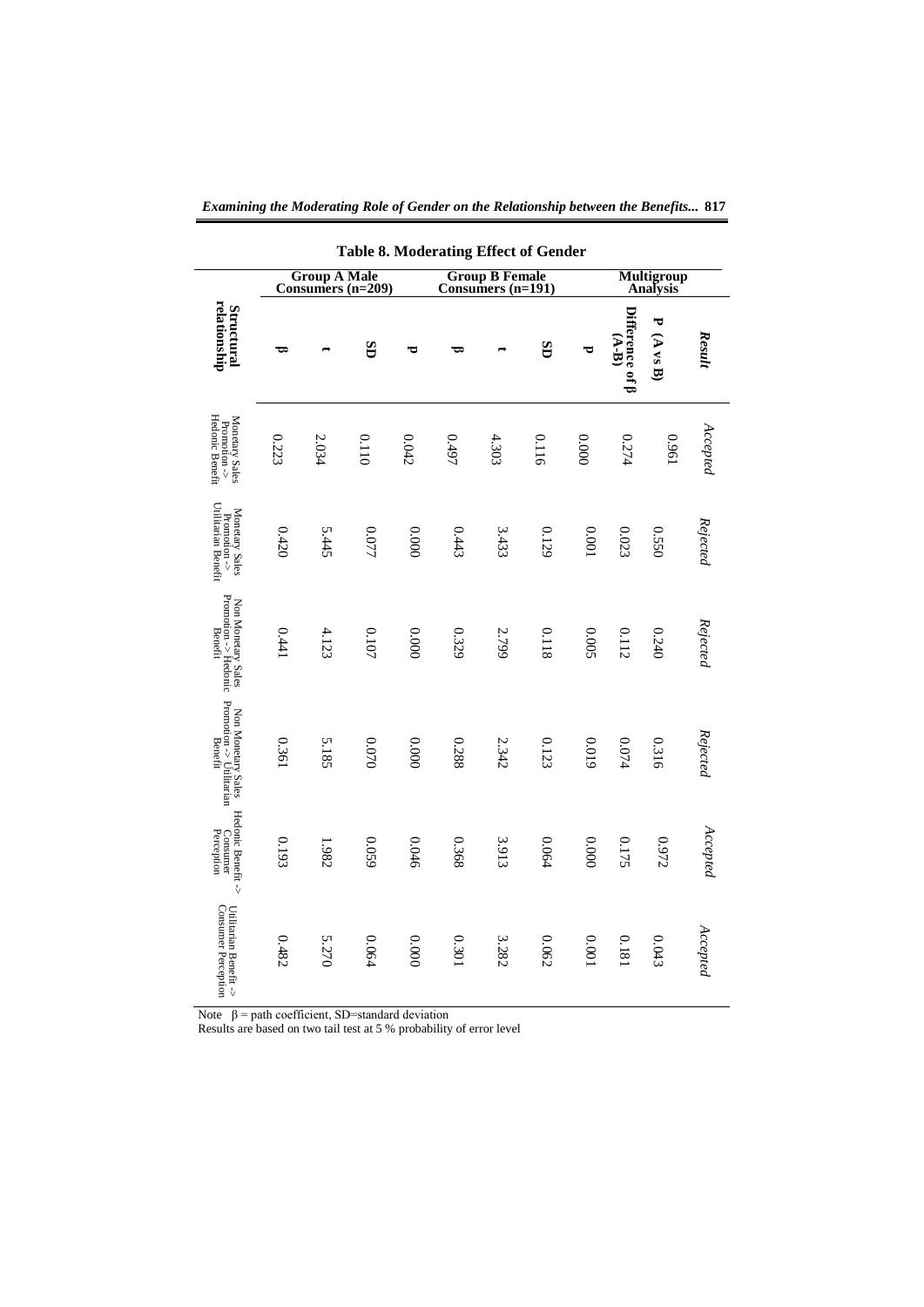The moderating effect of gender on the relationship between monetary sales promotion, non-monetary sales promotion, hedonic benefit, utilitarian benefit and consumer perception about the product was examined through PLS-MGA (Table 8). The analysis provided path coefficient value ( $\beta$ =0.223) for male consumer group and (β=0.497) for female consumer group for the relationship between monetary sales promotions and hedonic benefit. The path coefficient was higher for the female consumer group in comparison to the male consumer group. Path coefficient difference between group A and group B was 0.274 and the p-value of this difference was 0.961 for this relationship. As this result at 5 percent probability of error level is higher than 0.95, there was a significant difference across both groups. This result proves the moderating impact of gender on this relationship which shows that monetary sales promotion are more related with the hedonic benefit for the female consumer.

In the context of relationship between monetary sales promotions and utilitarian benefit, the analysis provided the path coefficient values ( $β=0.420$ ) for the male consumer group and ( $β=0.443$ ) for the female consumer group. Path coefficient difference between group A and group B was 0.023 and the p-value of this difference is 0.550 for this relationship. As this result at 5 percent probability of error level is neither smaller than 0.05 nor greater than 0.95, the moderating effect of gender on this structural relation is not evident.

Structural relation between non-monetary sales promotions and the hedonic benefit had path coefficient value  $(\beta=0.441)$  for the male consumer group and ( $\beta$ =0.329) for the female consumer group. Path coefficient difference between group A and group B was 0.112 and the p-value of this difference was 0.240 for this relationship. As this result at 5 percent probability of error level is neither smaller than 0.05 nor greater than 0.95, the moderating effect of gender on this structural relation is not evident.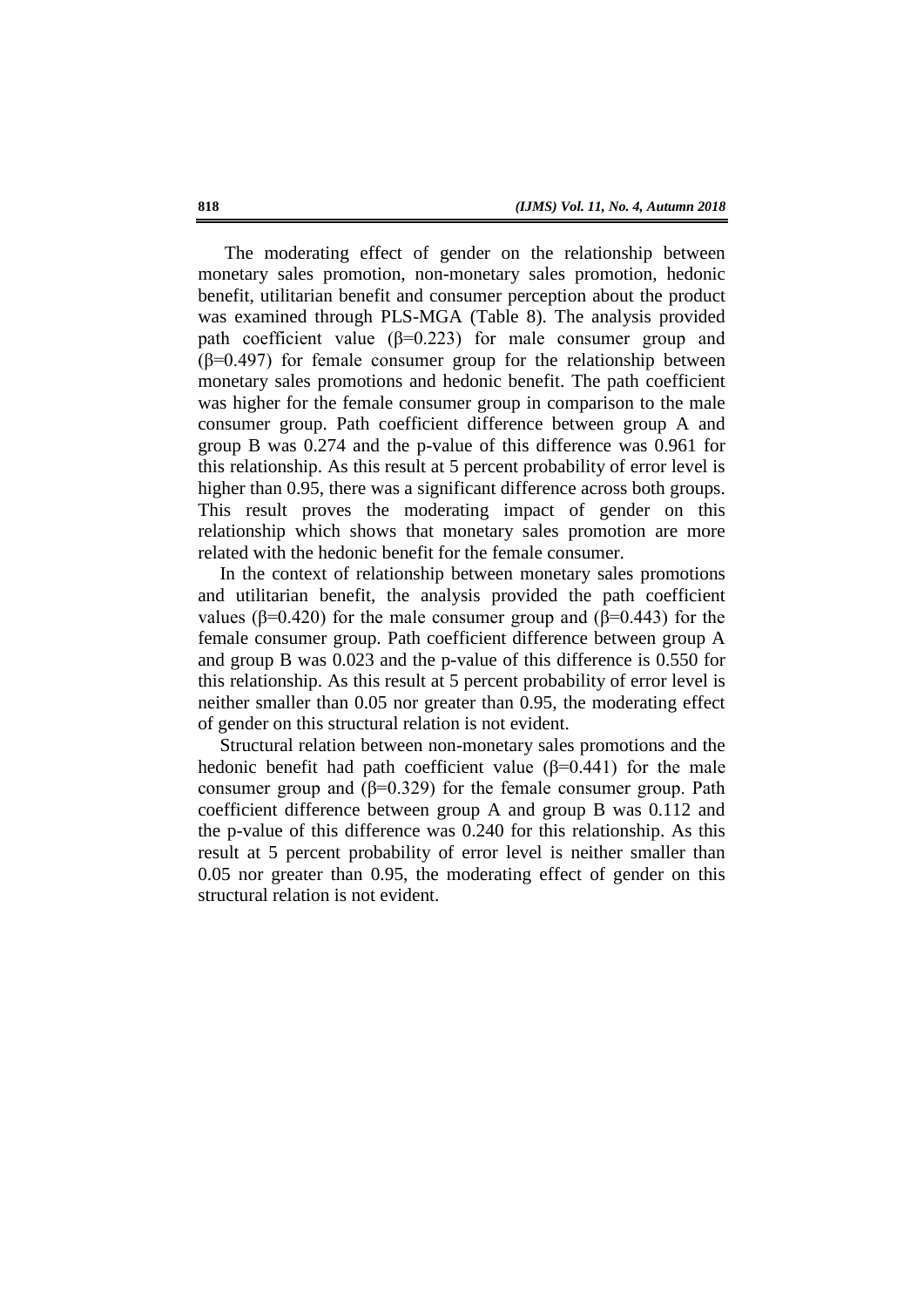

**Fig. 5. Moderating Effect of Gender**

**Note M= Male group, F=Female group Values showing the path coefficient and value in bracket showing the t value**

Next, the structural relationship between non-monetary sales promotions and the utilitarian benefit had a path coefficient value ( $\beta$ =0.361) for male consumer group and ( $\beta$ =0.288) for the female consumer group. Path coefficient difference between group A and group B was 0.074 and the p-value of this difference was 0.316 for this relationship. As this result at 5 percent probability of error level is neither smaller than 0.05 nor greater than 0.95, the moderating effect of gender on this structural relation is not evident.

Further, the path coefficient value for the structural relationship between hedonic benefit and consumer perception was  $(\beta=0.193)$  for the male consumer group and  $(\beta=0.368)$  for the female consumer group. The path coefficient was higher for the female consumer group in comparison to the male consumer group. The path coefficient difference between group A and group B was 0.175 and the p-value of this difference was 0.972 for this relationship. As this result at 5 percent probability of error level was higher than 0.95, there was a significant difference between the two groups. This result proves the moderating impact of gender on this relationship which shows that female consumers are more attracted towards the hedonic benefit of sales promotion.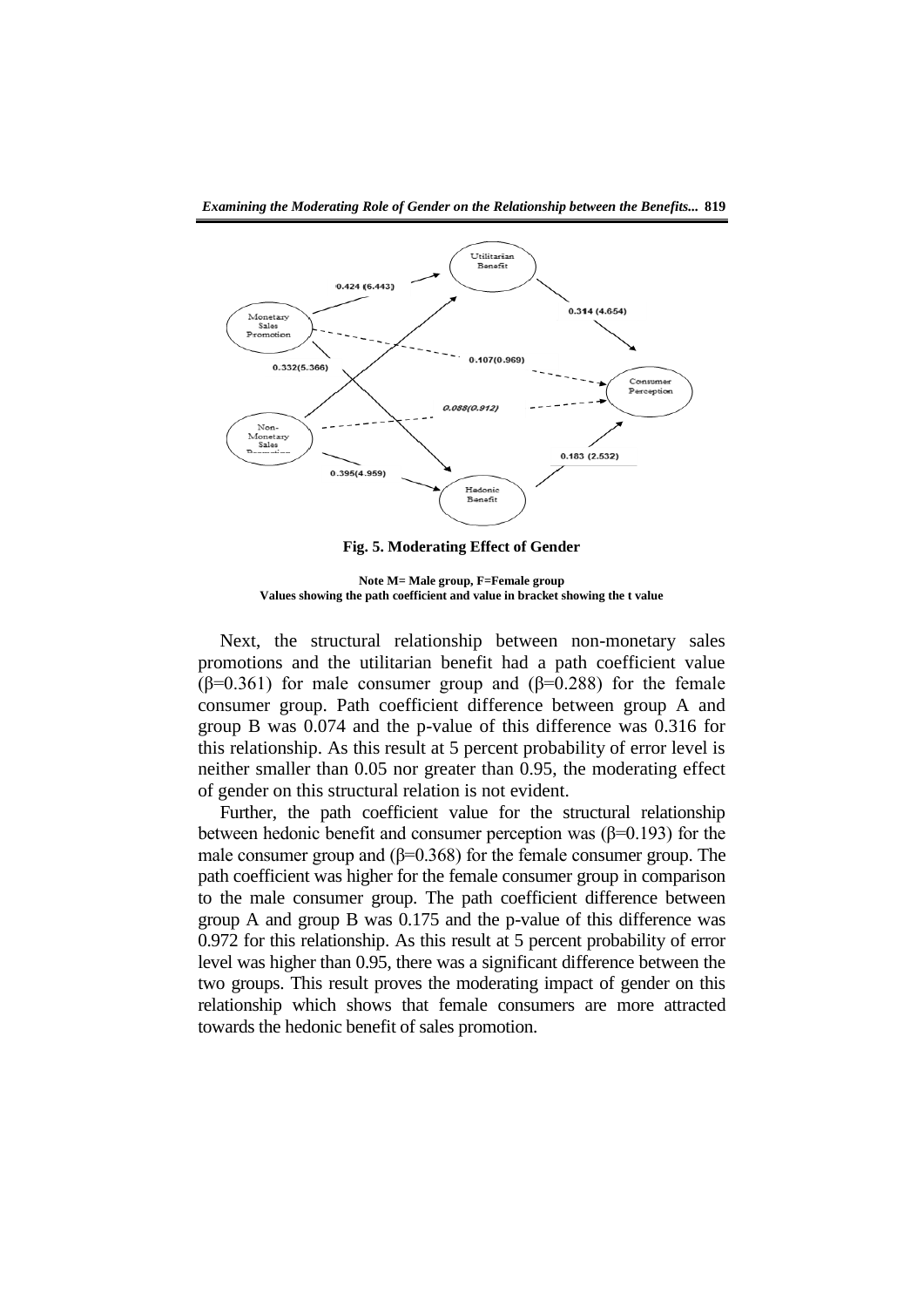Finally, the path coefficient value for the structural relationship between utilitarian benefit and consumer perception was ( $\beta$ =0.482) for the male consumer group and  $(\beta=0.301)$  for the female consumer group. The path coefficient was higher for the male consumer group in comparison to the female consumer group. The path coefficient difference between group A and group B was 0.181 and the p-value of this difference was 0.972 for this relationship. As this result at 5 percent probability of error level was higher than 0.043, there was a significant difference across both groups. This result proves the moderating impact of gender on this relationship and shows that male consumers are more attracted towards utilitarian benefits of sales promotion.

To confirm the findings of the mediation effect and Multi-Group Analysis, we tested them again with the help of PROCESS macro Hayes (2016) for SPSS. Surprisingly, we found similar Figs and results. These results finally assure the accuracy of the findings.

### **Conclusion**

While earlier researchers have established a positive association between sales promotion and consumer perception about the product, this study contributes to the topic by explaining the mechanism behind this relationship. In particular, the present investigation replicates and extends prior research in the following ways.

First, this study replicated the study of Chondan *et al.* (2000) in the Indian context by proposing and testing a mediation model to explain more about a mechanism through which hedonic and utilitarian benefits of sales promotion can be translated into consumer perception about product (e.g. Chondan *et al.,* 2000; Kwok & Uncles, 2005; Reid *et al.,* 2015). Results revealed that monetary and non-monetary sales promotion had a significant positive relationship with hedonic and utilitarian benefits, which in turn predicted the consumer perception about the product in a positive direction. The results further revealed that hedonic and utilitarian benefits mediated the relationship between sales promotion and consumer perception about the product. Specifically, consumers who are motivated and stimulated by sales promotion may be likely to be influenced by the benefits of sales promotion, which in turn positively motivates them towards purchasing the goods. This study has also replicated prior findings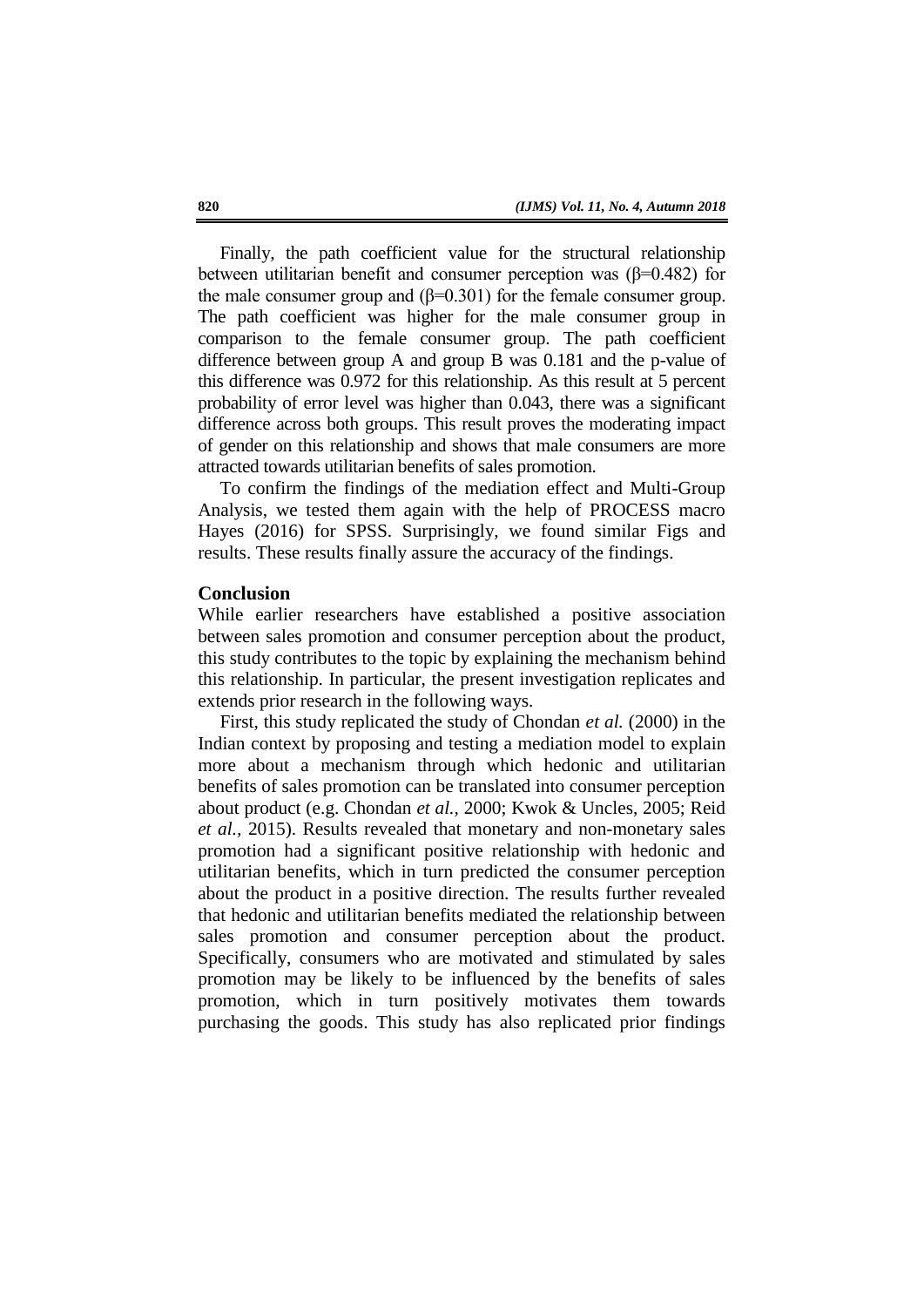(e.g. Pacheco & Rahman, 2015; Lowe & Barnes, 2012; Lowe, 2010; Darke & Chung, 2005) by demonstrating monetary and non-monetary sales promotion as a significant predictor of consumer perception about the product.

Second, this research tried to examine the moderating effect of gender on the relationship between monetary sales promotion, nonmonetary sales promotion, hedonic benefit, utilitarian benefit and consumer perception. The research findings show that male and female consumers both attach importance to both kinds of benefits of the sales promotion, whether it is hedonic or utilitarian. Differences arise at the condition of most preferred benefits. A significant difference is noticed in spite of the significant impact of both kinds of benefits on consumer perception. Results revealed that female consumers are more attracted by hedonic benefit. This result supports the study of Carpenter and Moore (2008) and Tifferet and Herstein (2012). Gender conditions the relation between monetary sales promotion and hedonic benefit as the obtained results suggest that female consumers perceive more hedonic benefits from monetary sales promotion than man. It is also noticed that female consumers perceive monetary sales promotion as a greater source of hedonic benefit than non-monetary sales promotion while opposite occurs in the case of male consumer. Results also reveal that male consumers are more attracted by utilitarian benefits of sales promotion. Male consumers' stronger attraction to utilitarian benefits can be the result of their masculine behavior and thought (Feingold, 1994; Minton and Schneider, 1980; Sargent, 1981).

# **Managerial Implication**

In addition to the theoretical contribution, this study provides practical implications for marketing practitioners as well. The results suggest that monetary and non-monetary sales promotions were positively associated with the hedonic and utilitarian benefits, which in turn predicted the consumer's perception about the product. This mechanism will be useful to understand the consumer's psychology and to predict the consumer preference. As for the research findings, the hedonic and utilitarian benefits of sales promotion are the key variables which mediate the relationship between sales promotion and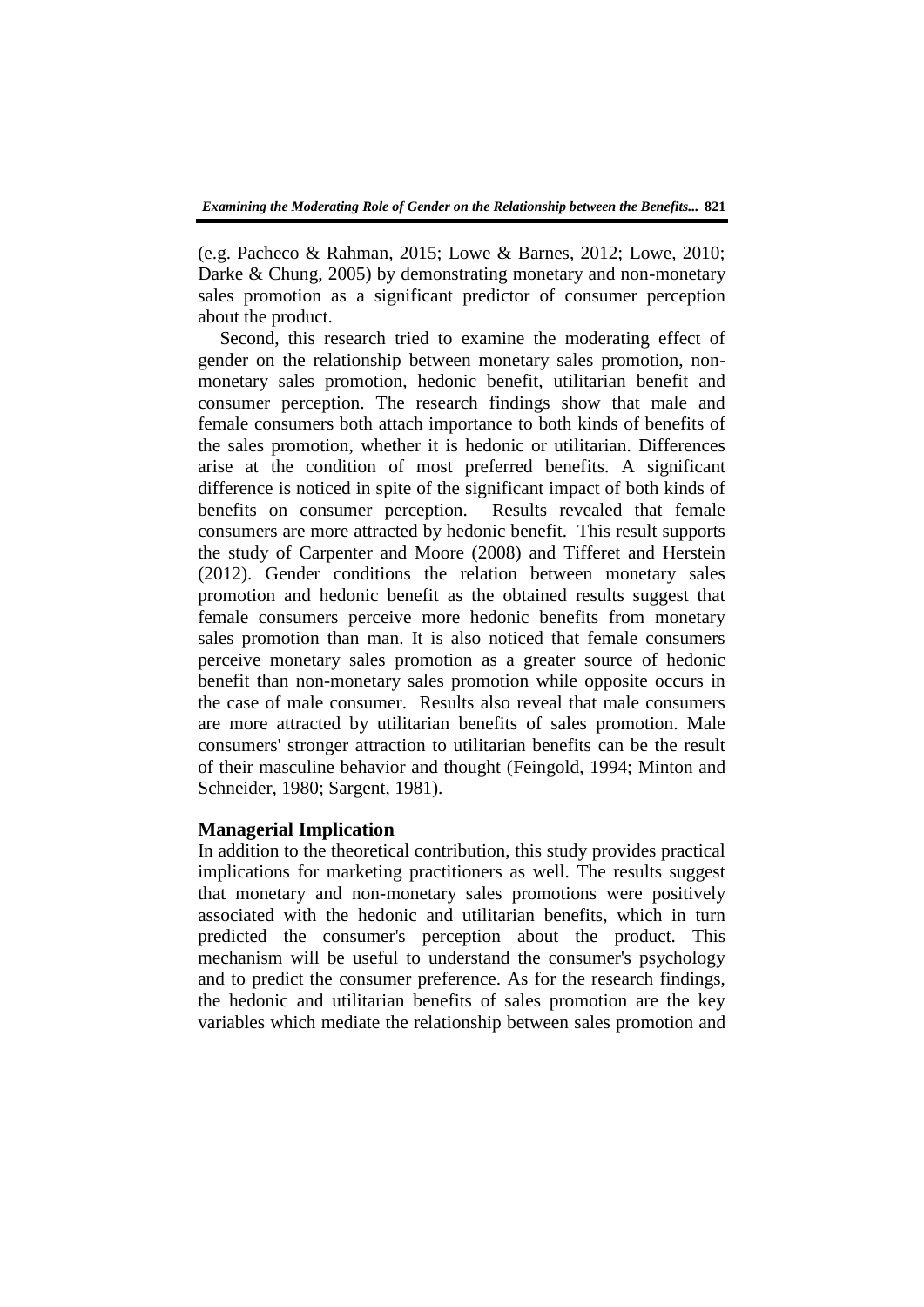consumer perception. Therefore, marketing practitioners should concentrate on hedonic and utilitarian benefits offered by sales promotion while developing a promotional plan. Especially the interest of the consumer in sales promotion activities can be enhanced by taking care of hedonic and utilitarian benefits offered with sales promotion. Research also revealed the most preferred benefits of sales promotion tools as female consumers are more attracted towards hedonic benefit while male consumers are more attracted towards utilitarian benefits. The marketer must incorporate hedonic benefits when their target consumers are female. Similarly, having more utilitarian benefits in the sales promotion plan will provide more result when target consumers are male. The incorporation of hedonic and utilitarian benefits with sales promotion according to the needs and wants of the consumers can make sales promotion plan more effective and provide a good result in terms of gaining market share.

# **Limitation and future research direction**

Although the results of this study provide an initial support regarding the role of hedonic and utilitarian benefits of sales promotion as a mediating link between sales promotion and consumer perception about the product, a number of limitations of this study must be acknowledged. First, the empirical results of this study are limited to a relatively small sample of FMCG consumer from Madhya Pradesh, the central region of India. Therefore, future research is encouraged to cover a broader sample of consumers from different regions. Second, the present study has focused on selected hedonic and utilitarian benefits as a mediating link. Future research should consider the other hedonic and utilitarian benefits, such as getting a good deal, spending less, upgrading to a better brand, reminder, making life easier, being proud of the purchase, feeling like a smart shopper, etc. (Chandon, et al., 2000). Impacts of the different moderating variable like age, gender, education, income, occupation, etc. are not included in this study. Hence, future research can be performed to study the impact of these moderating variables which may enhance the knowledge in this context.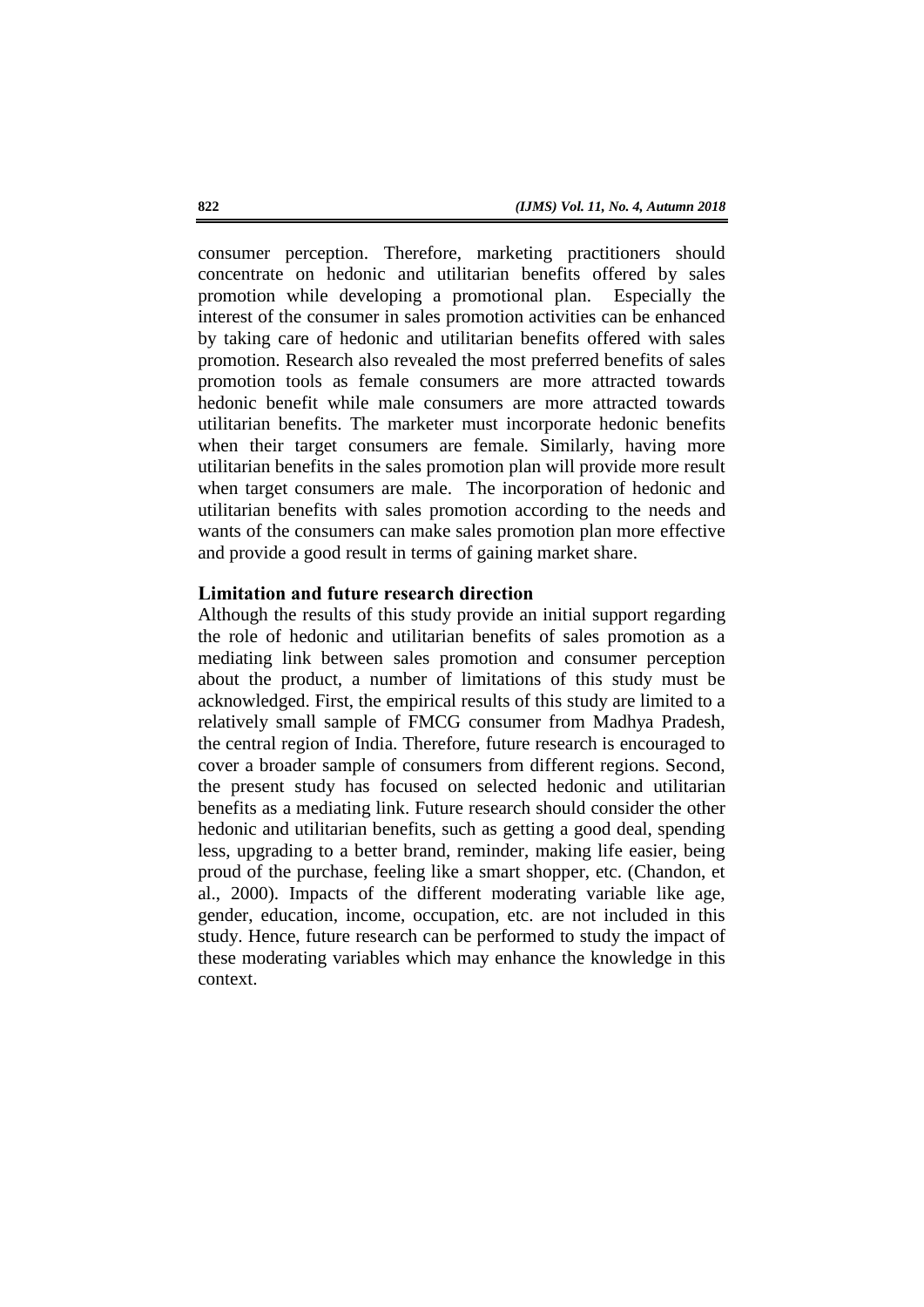### **Reference**

- Akaichi, F., Nayaga, R. M., & Gil, J. M. (2015). Effect of pricediscount distribution in multi-unit price promotions on consumers' willingness to pay, sales value, and retailers' revenue. *Agribusiness*, *0*(0), 1–19. https://doi.org/10.1002/agr
- Alvarez, B. A., & Casielles, R. V. (2005). Consumer evaluations of sales promotion: the effect on brand choice. *European Journal of Marketing*, *39*(1/2), 54–70. https://doi.org/10.1108/03090560510572016
- Anderson, J. C., & Gerbing, D. W. (1988). Structural equation modeling in practice: A review and recommended two-step approach. *Psychological Bulletin*, *103*(3), 411–423.
- Bagozzi, R., & Yi, Y. (1988). On the evaluation of structural equation models. *Journal of the Academy of Marketing Science*, *16*(1), 74–94.
- Bailey, A. A. (2005). Non-fulfillment of promotional deals: The impact of gender and company reputation on consumers' perceptions and attitudes. *Journal of Retailing and Consumer Services*, *12*(4), 285–295.
- Baron, R. M., & Kenny, D. a. (1986). The moderator-mediator variable distinction in social psychological research: conceptual, strategic, and statistical considerations. *Journal of Personality and Social Psychology*, *51*(6), 1173–1182. https://doi.org/10.1037/0022-3514.51.6.1173
- Barry, H., Bacon, M. K., & Child, I. L. (1957). A Cross-Cultural Survey of Some Sex Differences in Socialization. *Journal of Abnormal Psychology*, *55*(3), 327–332.
- Batra, R., & Ahtola, O. T. (1990). Measuring the hedonic and utilitarian sources of consumer attitudes. *Marketing Letters*, *2*(2), 159–170. https://doi.org/10.1007/BF00436035
- Blattberg, R. C., & Neslin, S. A. (1989). Sales promotion: The long and the short of it. *Marketing Letters*, *1*(1), 81–97. https://doi.org/10.1007/BF00436151
- Buil, I., de Chernatony, L., & Martinez, E. (2013). Examining the role of advertising and sales promotions in brand equity creation. *Journal of Business Research*, *66*(1), 115–122. https://doi.org/10.1016/j.jbusres.2011.07.030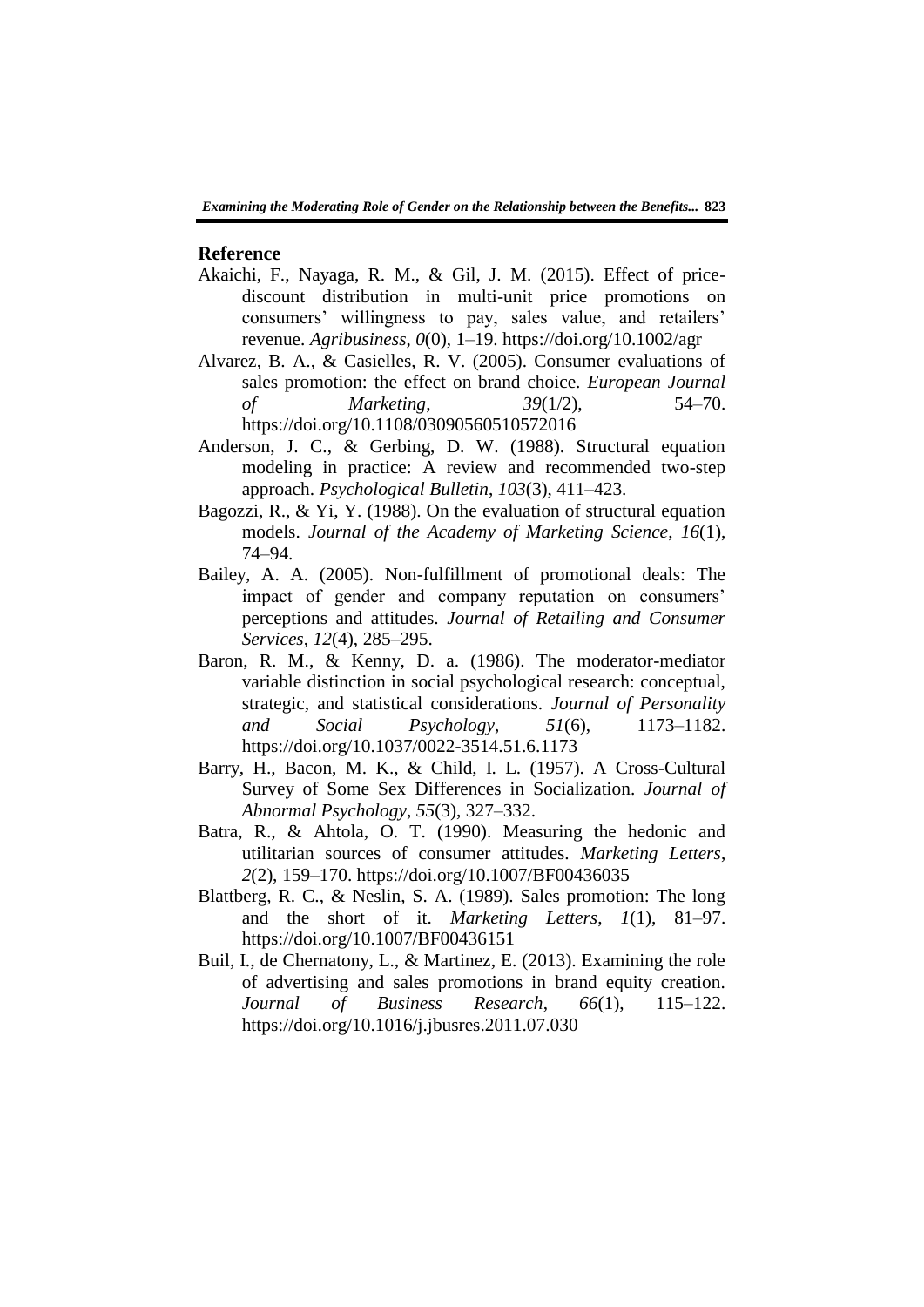- Byrne, B. M. (2013). *Structural equation modeling with AMOS: Basic concepts, applications, and programming*. Mahwah, NJ: Lawrence Erlbaum Associates.
- Carpenter, J. M., & Moore, M. (2008). US consumers' perceptions of non-price retail promotions. *International Journal of Retail & Distribution Management*, *36*(2), 111–123.
- Chandon, P., Wansink, B., & Laurent, G. (2000). A Benefit Congruency Framework of Sales Promotion Effectiveness. *Journal of Marketing*, *64*(4), 65–81. https://doi.org/10.1509/jmkg.64.4.65.18071
- Chang, S.-J., Witteloostuijn, A. van, & Eden, L. (2010). From the Editors: Common method variance in international business research. *Journal of International Business Studies*, *41*(2), 178– 184.
- Chin, W. W. (1998). The Partial Least Squares Approach to Structural Equation Modeling. In G. A. Marcoulides (Ed.), *Modern Method for Business Research*. Marwah, New Jersey: Lawrence Erlbaum Associates.
- Dabholkar, P. A., & Bagozzi, R. P. (2002). An attitudinal model of technology-based self-service: moderating effects of consumer traits and situational factors. *Journal of the academy of marketing science*, *30*(3), 184-201.
- Darke, P. R., & Chung, C. M. Y. (2005). Effects of pricing and promotion on consumer perceptions: It depends on how you frame it. *Journal of Retailing*, *81*(1), 35–47. https://doi.org/10.1016/j.jretai.2005.01.002
- Diamond, W. D., & Campbell, L. (1989). The Framing of Sales Promotions: Effects on Reference Price Change. *Advances in Consumer Research*, *16*(1), 241–247.
- Falk, R. F., & Miller, N. B. (1992). *A primer for soft modeling*. Akron, OH, US: University of Akron Press.
- Feingold, A. (1994). Gender Differences in Personality: A Meta-Analysis. *Psychological Bulletin*, *116*(3), 429–456.
- Fischer, E., & Arnold, S. J. (1990). More Than a Labor of Love: Gender Roles and Christmas Gift Shopping. *Journal of Consumer Research*, *17*(3), 333–345.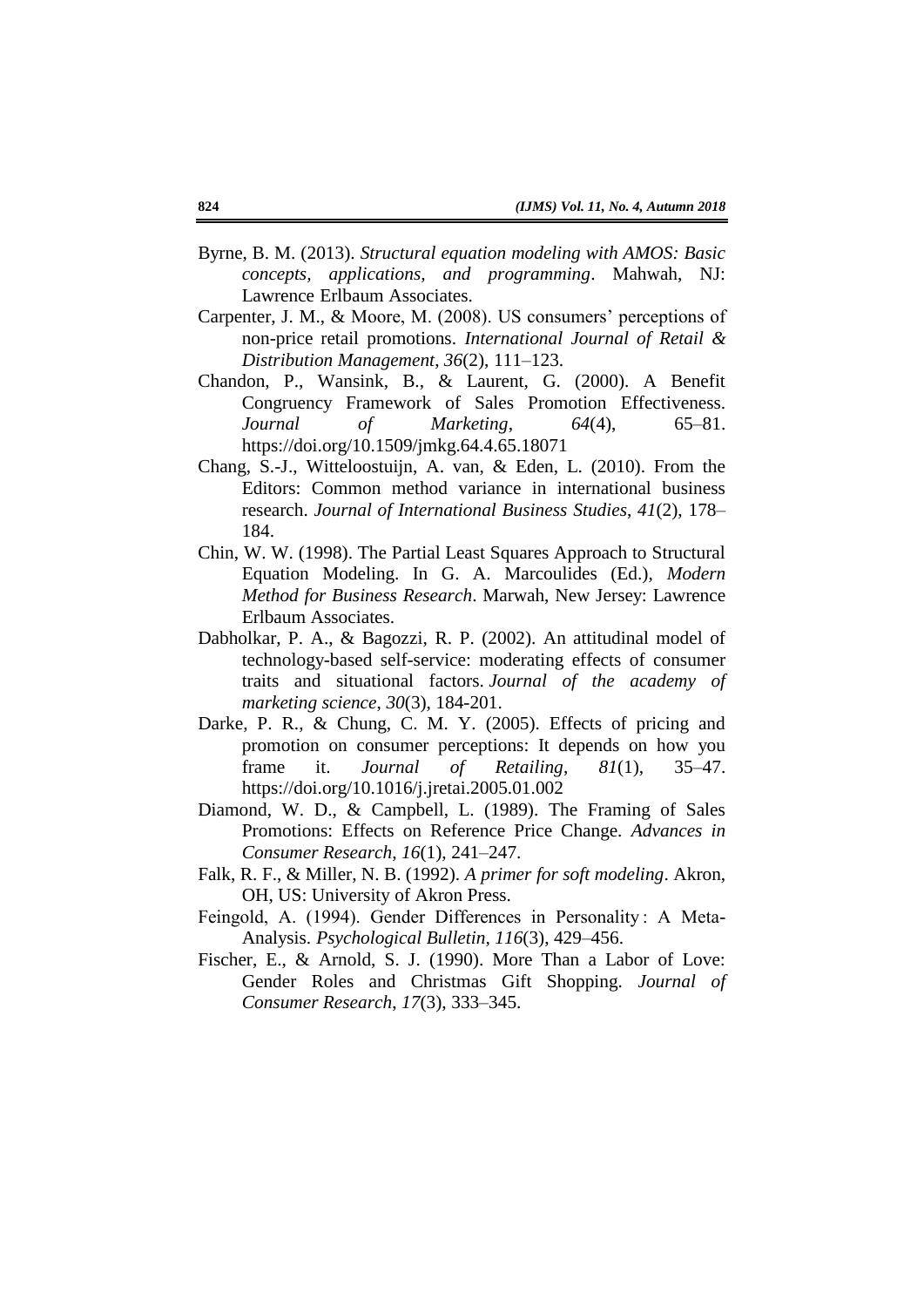- Fornell, C., & Larcker, D. (1981). Evaluating Structural Equation Models with Unobservable Variables and Measurement Error. *Journal of Marketing Research*, *18*(1), 39–50.
- Foubert, B., & Gijsbrechts, E. (2007). Shopper Response to Bundle Promotions for Packaged Goods. *Journal of Marketing Research (JMR)*, *44*(4), 647–662. https://doi.org/10.1509/jmkr.44.4.647
- Gamliel, E., & Herstein, R. (2011). To save or to lose: does framing price promotion affect consumers' purchase intentions? *Journal of Consumer Marketing*, *28*(2), 152–158.
- Garson, G. D. (2016). *Partial least squares: Regression and structural equation models.* Asheboro, NC: Statistical Associates Publishers.
- Geisser, S. (1974). A Predictive Approach to the Random Effect Model Author. *Biometrika Trust*, *61*(1), 101–107.
- Gilbert, D. C., & Jackaria, N. (2002). The efficacy of sales promotions in UK supermarkets: a consumer view. *International Journal of Retail & Distribution Management*, *30*(6), 315–322. https://doi.org/10.1108/09590550210429522
- Grewal, D., Krishnan, R., Baker, J., & Borin, N. (1998). The effect of store name, brand name and price discounts on consumers' evaluations and purchase intentions. *Journal of Retailing*, *74*(3), 331–352. https://doi.org/10.1016/S0022-4359(99)80099-2
- Hair, J. F., Hult, G. T. M., Ringle, C. M., & Sarstedt, M. (2013). *A primer on partial least squares structural equations modeling (PLS-SEM)*. Thousand Oaks, CA: SAGE Publications.
- Hair, J. F., Ringle, C. M., & Sarstedt, M. (2013). Partial Least Squares Structural Equation Modeling: Rigorous Applications, Better Results and Higher Acceptance. *Long Range Planning*, *46*, 1– 12.
- Hair, J. F., Sarstedt, M., Hopkins, L., & Kuppelwieser, V. G. (2014). Partial least squares structural equation modeling (PLS-SEM) :An Emerging Tool for Business Research. *European Business Review*, *26*(2), 106–121.
- Hair, J. F., Sarstedt, M., Ringle, C. M., & Mena, J. A. (2012). An assessment of the use of partial least squares structural equation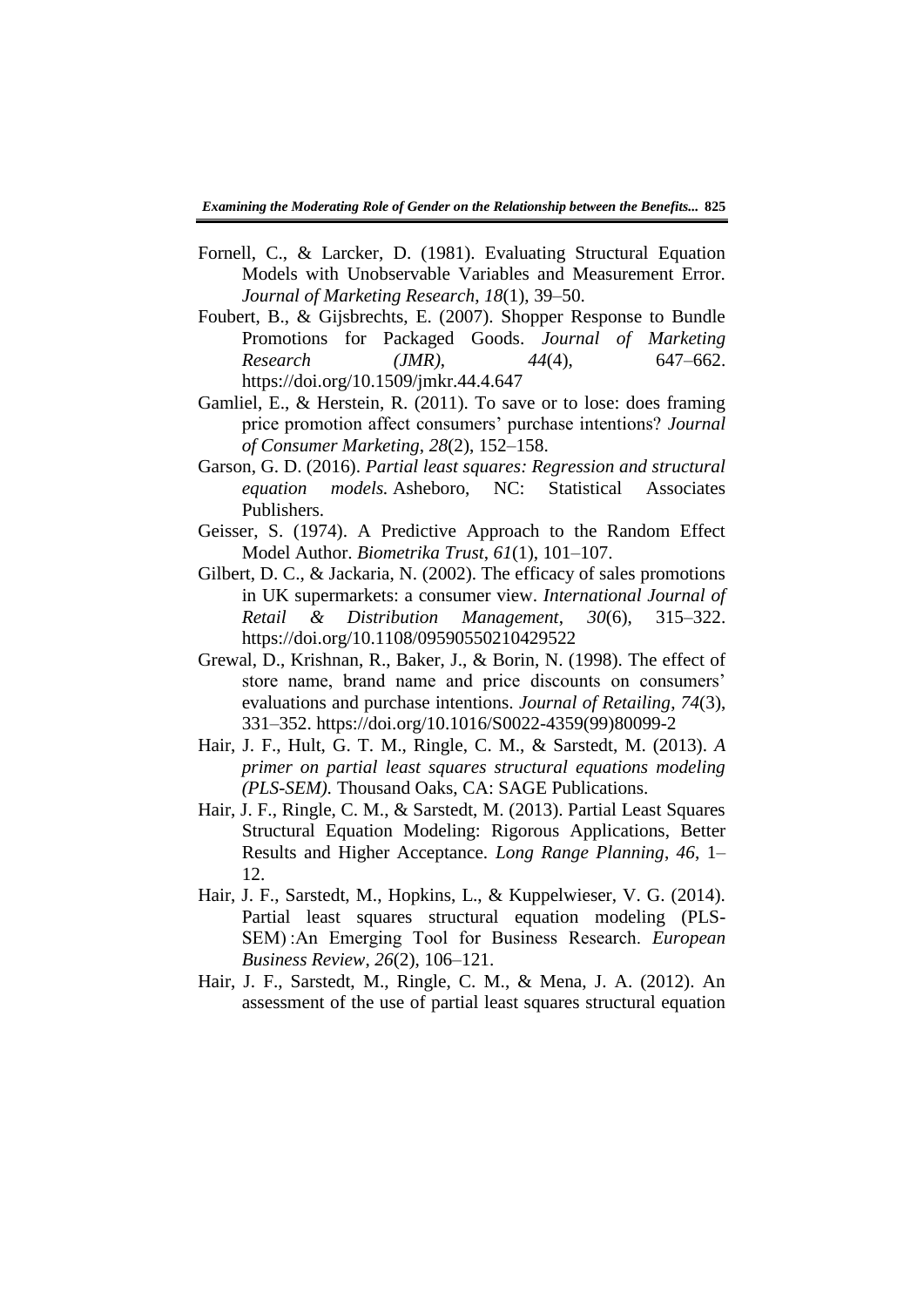modeling in marketing research. *Journal of the Academy of Marketing Science*, *40*, 414–433.

- Harris, J., & Blair, E. A. (2012). Consumer processing of bundled prices: when do discounts matter? *Journal of Product & Brand Management*, *21*(3), 205–214. https://doi.org/10.1108/10610421211228829
- Hayes, A. F. (2016). The PROCESS macro for SPSS and SAS. *URL: http://processmacro.org/index.html*
- Heeler, R. M., Nguyen, A., & Buff, C.  $(2007)$ . Bundles = discount? Revisiting complex theories of bundle effects. *Journal of Product & Brand Management*, *16*(7), 492–500. https://doi.org/10.1108/10610420710834940
- Henseler, J., Ringle, C. M., & Sarstedt, M. (2016). Testing measurement invariance of composites using partial least squares. *International Marketing Review*, *33*(3), 405-431.
- Henseler, J., Ringle, C. M., & Sinkovices, R. R. (2009). The Use of Partial Least Squares Path Modeling in International Marketing. In R. S. R. & P. N. Ghauri (Eds.), *Advances in International Marketing* (Vol. 20, pp. 277–319). Bingley, UK: Emerald Group.
- Holbrook, M.B., & Hirschman, E. C. (1982). The experiental aspect of consumption: Consumption fantasies, feelings and fun. *Journal of Consumer Research, 9*(2), 132–140.
- Hulland, J. (1999). Use of partial least squares (PLS) in strategic management research: A review of four recent studies. *Strategic Management Journal*, *20*(2), 195–204.
- Ivanova, M. (2012). A Benefit-Based Approach for Increasing the Effectiveness of Promotions. *Annals of the Alexandru Ioan Cuza University - Economics*, *59*(2), 67–82. https://doi.org/10.2478/v10316-012-0032-7
- Khare, A. (2012). Moderating effect of age and gender on consumer style inventory in predicting Indian consumers' local retailer loyalty. *The International Review of Retail, Distribution and Consumer Research*, *22*(2), 223–239.
- Kring, A. M., & Gordon, A. H. (1998). Sex differences in emotion: Expression, experience, and physiology. *Journal of Personality and Social Psychology*, *74*(3), 686–703.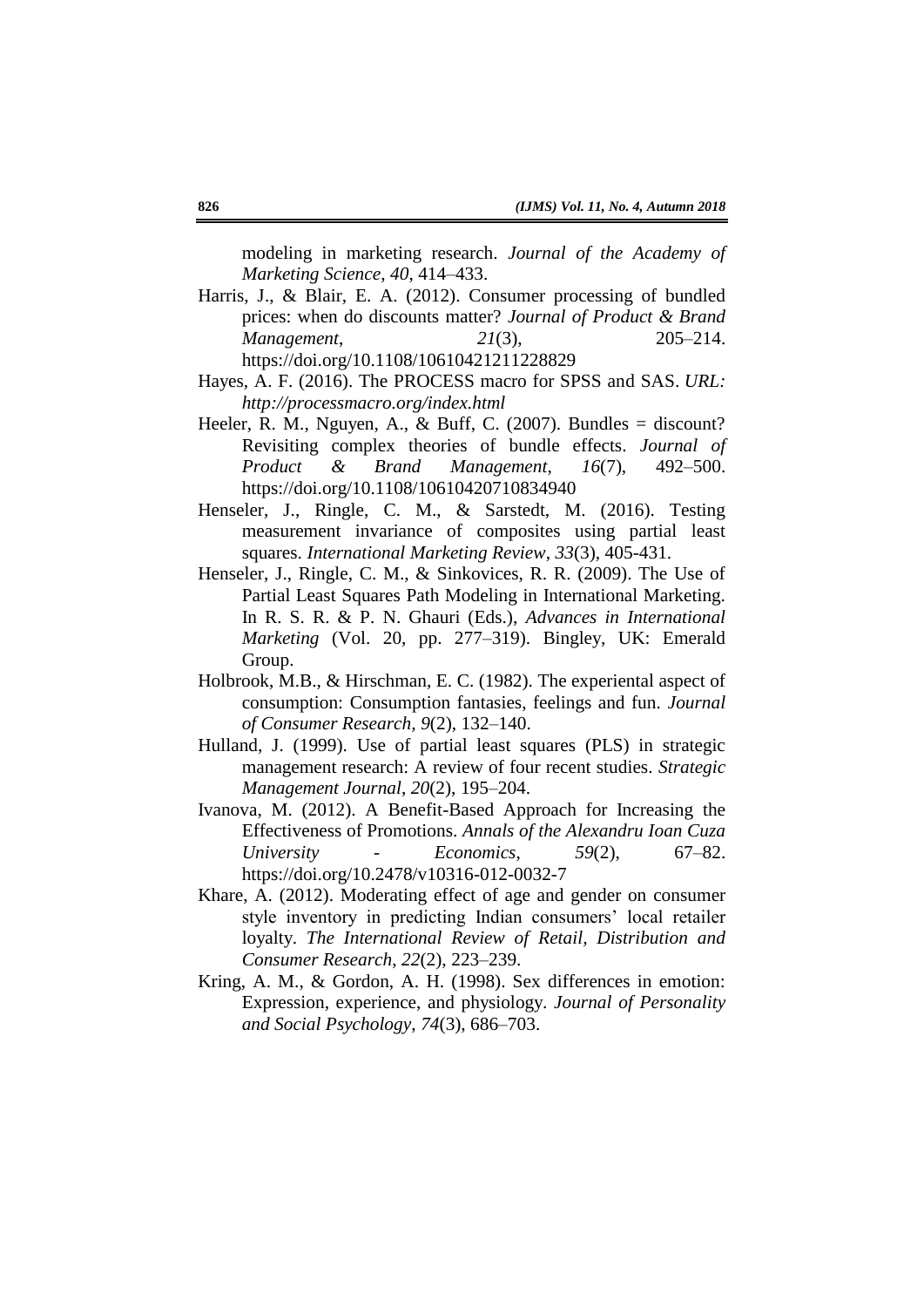- Krishna, A., Imran S, C., & Shoemaker, R. W. (1991). Consumer perceptions of promotional activities. *Journal of Marketing*, *55*(2), 4–16. https://doi.org/10.1108/07363760210420540
- Kwok, S., & Uncles, M. (2005). Sales promotion effectiveness: the impact of consumer differences at an ethnic-group level. *Journal of Product & Brand Management*, *14*(3), 170–186. https://doi.org/10.1108/10610420510601049
- Lee, L., & Tsai, C. I. (2014). How Price Promotions Influence Postpurchase Consumption Experience over Time. *Journal of Consumer Research*, *40*(5), 943–959. https://doi.org/10.1086/673441
- Lichtenstein, D. R., Burton, S., & Netemeyer, R. G. (1997). An examination of deal proneness across sales promotion types: A consumer segmentation perspective. *Journal of Retailing*, *73*(2), 283–297. https://doi.org/10.1016/S0022-4359(97)90007-5
- Lowe, B. (2010). Consumer perceptions of extra free product promotions and discounts: the moderating role of perceived performance risk. *Journal of Product & Brand Management*, *19*, 496–503. https://doi.org/10.1108/10610421011086919
- Lowe, B., & Barnes, B. R. (2012). Consumer perceptions of monetary and non-monetary introductory promotions for new products. *Journal of Marketing Management*, *28*(May), 629–651. https://doi.org/10.1080/0267257X.2011.560889
- Manzur, E., Olavarrieta, S., Hidalgo, P., Farías, P., & Uribe, R. (2011). Store brand and national brand promotion attitudes antecedents. *Journal of Business Research*, *64*(3), 286–291. https://doi.org/10.1016/j.jbusres.2009.11.014
- Martínez, E., & Montaner, T. (2006). The effect of consumer's psychographic variables upon deal-proneness. *Journal of Retailing and Consumer Services*, *13*(3), 157–168. https://doi.org/10.1016/j.jretconser.2005.08.001
- Mela, C. F., Gupta, S., Lehmann, D. R., Mela, C. F., Gupta, S., & Lehmann, D. R. (1997). The Long-Term Impact of Promotion and Advertising on Consumer Brand Choice. *Journal Of Marketing Research*, *34*(2), 248–261. https://doi.org/10.2307/3151862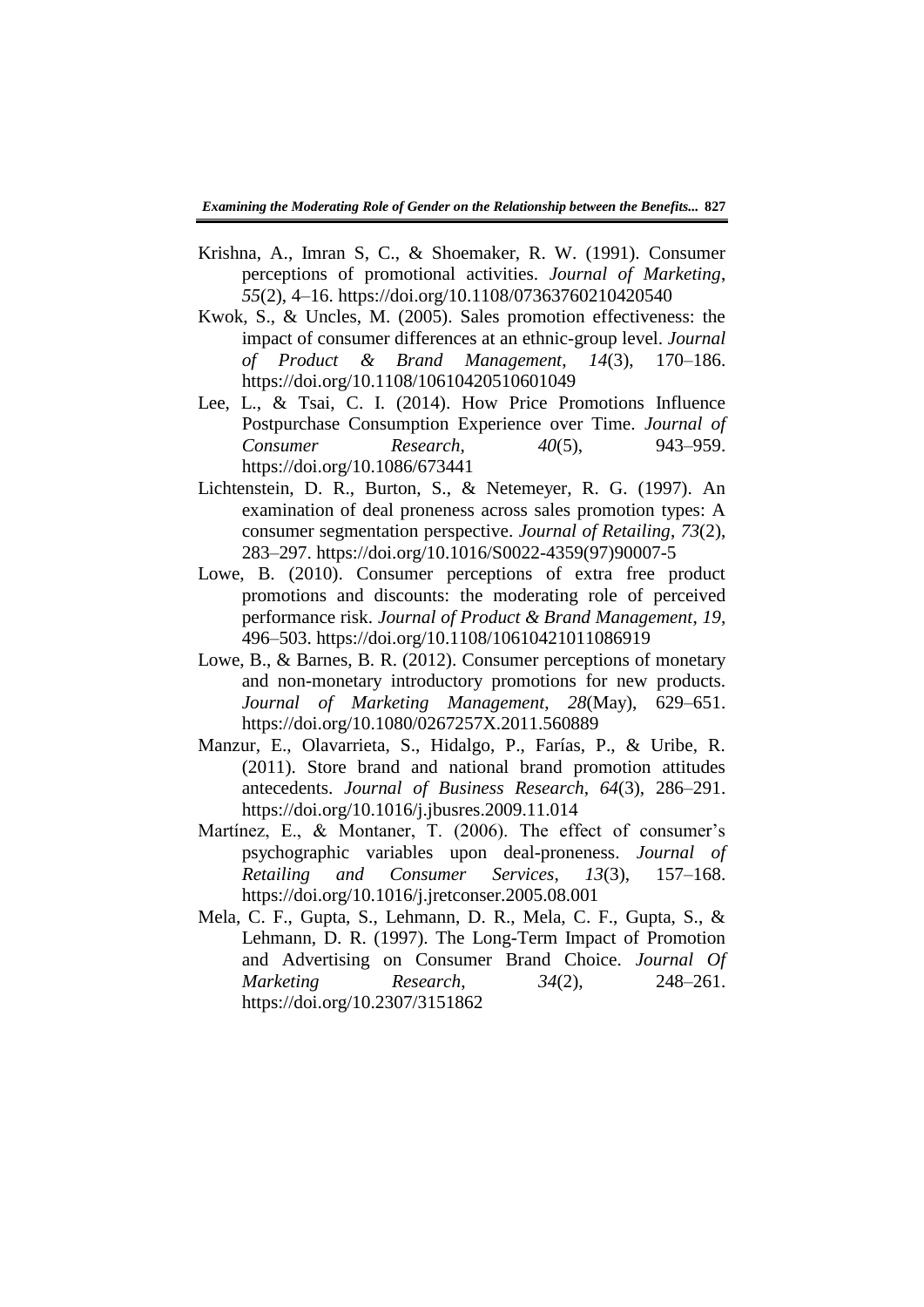- Mitchell, V., & Walsh, G. (2001). Gender differences in German consumer decision-making styles. *Journal of Consumer Behaviour*, *3*(4), 331–346.
- Nunnally, J. C., & Bernstein, I. H. (1994). *Psychometric theory* (3rd ed.). New York, NY: McGraw-Hill.
- Okazaki, S., Navarro, A., & López-Nicolas, C. (2011). Assessing gender differences in QR code loyalty promotion acceptance. *The Service Industries Journal*, *33*(12), 1–13.
- Pacheco, B. G., & Rahman, A. (2014). Effects of sales promotion type and promotion depth on consumer perceptions: the moderating role of retailer reputation. *International Review of Retail, Distribution and Consumer Research*, *25*(1), 72–86. https://doi.org/10.1080/09593969.2014.918047
- Palazón-Vidal, M., & Delgado-Ballester, E. (2005). Sales promotions effects on consumer- based brand equity. *International Journal of Market Research*, *47*(2), 179–204.
- Palazon, M., & Delgado-Ballester, E. (2013). Hedonic or utilitarian premiums: does it matter? *European Journal of Marketing*, *47*(8), 1256–1275. https://doi.org/10.1108/03090561311324318
- Prakash, V., & Flores, C. R. (1985). A Study of Psychological Gender Differences: Applications for Advertising Format. *Advances in Consumer Research*, *12*, 231–237.
- Preacher, K. J., & Hayes, A. F. (2004). SPSS and SAS procedures for estimating indirect effects in simple mediation models. *Behavior Research Methods, Instruments, & Computers*, *36*(4), 717–731.
- Preacher, K. J., & Hayes, A. F. (2008). Asymptotic and resampling strategies for assessing and comparing indirect effects in multiple mediator models. *Behavior Research Methods*, *40*(3), 879–891.
- Pride, W. M., & Ferrell, O. C. (2009). *Foundations of Marketing* (3rd ed.). Boston: Houghton Mifflin Company.
- Ramaswamy, V., Srinivasan, S. S., & Srini, S. (1998). Coupon Characteristics and Redemption Intentions: A Segment-Level Analysis. *Psychology & Marketing*, *15*(January 1998), 59–80. https://doi.org/10.1002/(SICI)1520-

6793(199801)15:1<59::AID-MAR5>3.0.CO;2-M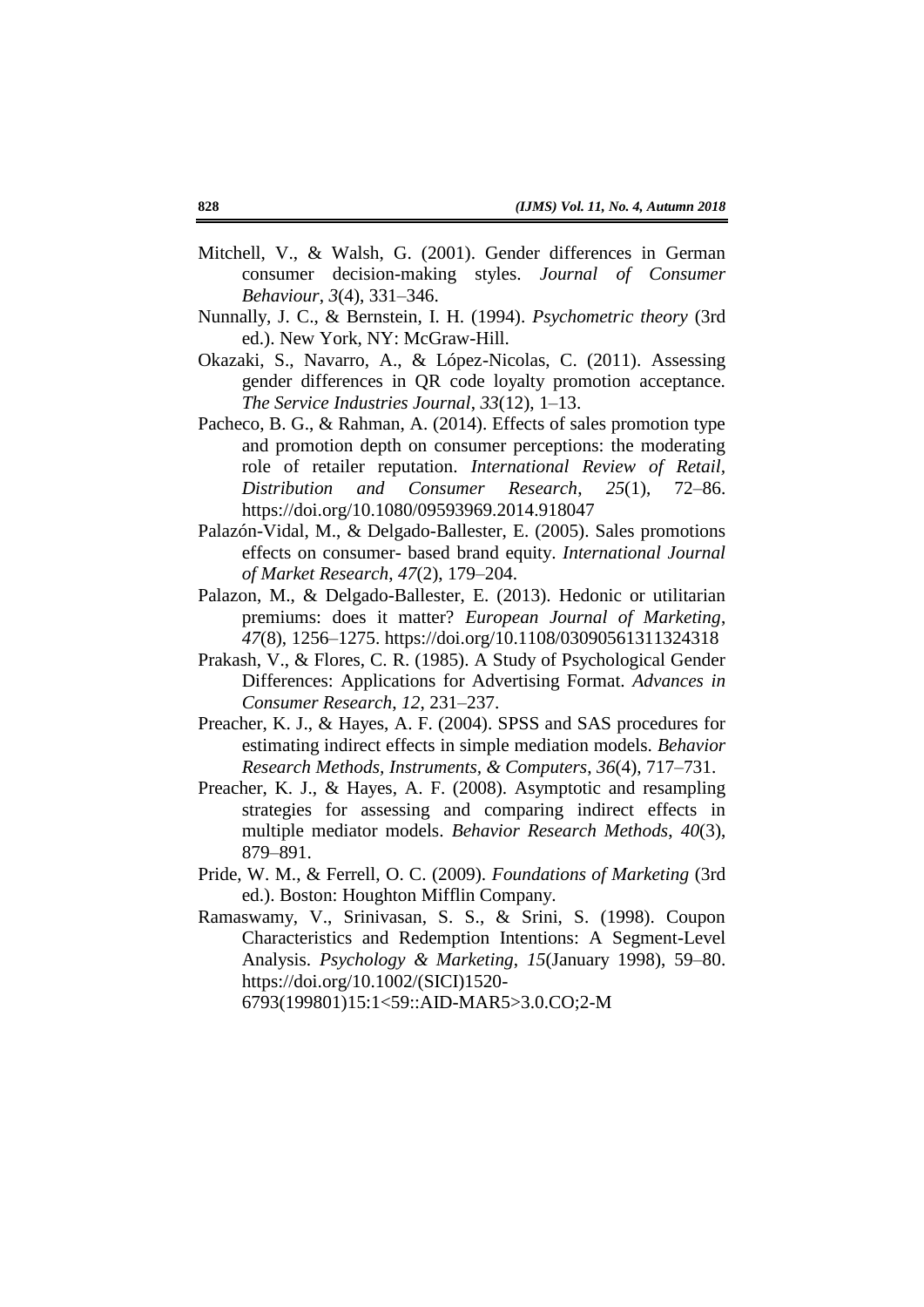- Reid, M., Thompson, P., Mavondo, F., & Brunsø, K. (2015). Economic and utilitarian benefits of monetary versus nonmonetary in-store sales promotions. *Journal of Marketing Management*, *31*(3–4), 247–268. https://doi.org/10.1080/0267257X.2014.939216
- Ringle, C. M., Wende, S., & Becker, J. M. (2015). Apply PLS SEM Method in Minutes . With No Headaches !
- Rodgers, S., & Harris, M. A. (2003). Gender and E-commerce: An exploratory study. *Journal of Advertising Research*, *43*(3), 322– 329.
- Sanchez-Fernandez, R., & Iniesta-Bonillo, M. Á. (2006). Consumer Perception of Value : Literature Review and a New Conceptual Framework. *Journal Of Consumer Satisfaction, Dissatisfaction and Complaining Behavior*, *19*(3), 40–58.
- Sarstedt, M., Henseler, J., & Ringle, C. M. (2011). Multigroup Analysis in Partial Least Squares (PLS) Path Modeling: Alternative Methods and Empirical Results. *Advances in International Marketing*, *22*, 195–218.
- Schubring, S., Lorscheid, I., Meyer, M., & Ringle, C. M. (2016). The PLS agent: Predictive modeling with PLS-SEM and agent-based simulation. *Journal of Business Research*, *69*(10), 4604-4612.
- Shih-Fen S Chen, Monroe, K. B., & Lou, Y.-C. (1998). Prevalence and predictors of neoaortic regurgitation after arterial switch operation for transposition of the great arteries. *The Journal Retailing*, *74*(3), 353–372. https://doi.org/10.1016/S0022
- Shimp, T. (2010). *Advertising Promotion and Other Aspects of Integrated Marketing Communications* (8th ed.). Mason, USA: South-Western Cengage Learning.
- Stone, M. (1974). Cross-validatory Choice and Assessment of Statistical Predictions. *Journal of the Royal Statistical Society*, *36*(2), 111–147.
- Teunter, L., & Teunter, R. (2004). *Profitability of Price Promotions if Stockpiling Increases Consumption*. *Econometric Institute Report EI2004-10 Abstract*.
- Tifferet, S., & Herstein, R. (2012). Gender differences in brand commitment, impulse buying, and hedonic consumption. *Journal of Product & Brand Management*, *21*(3), 176–182.